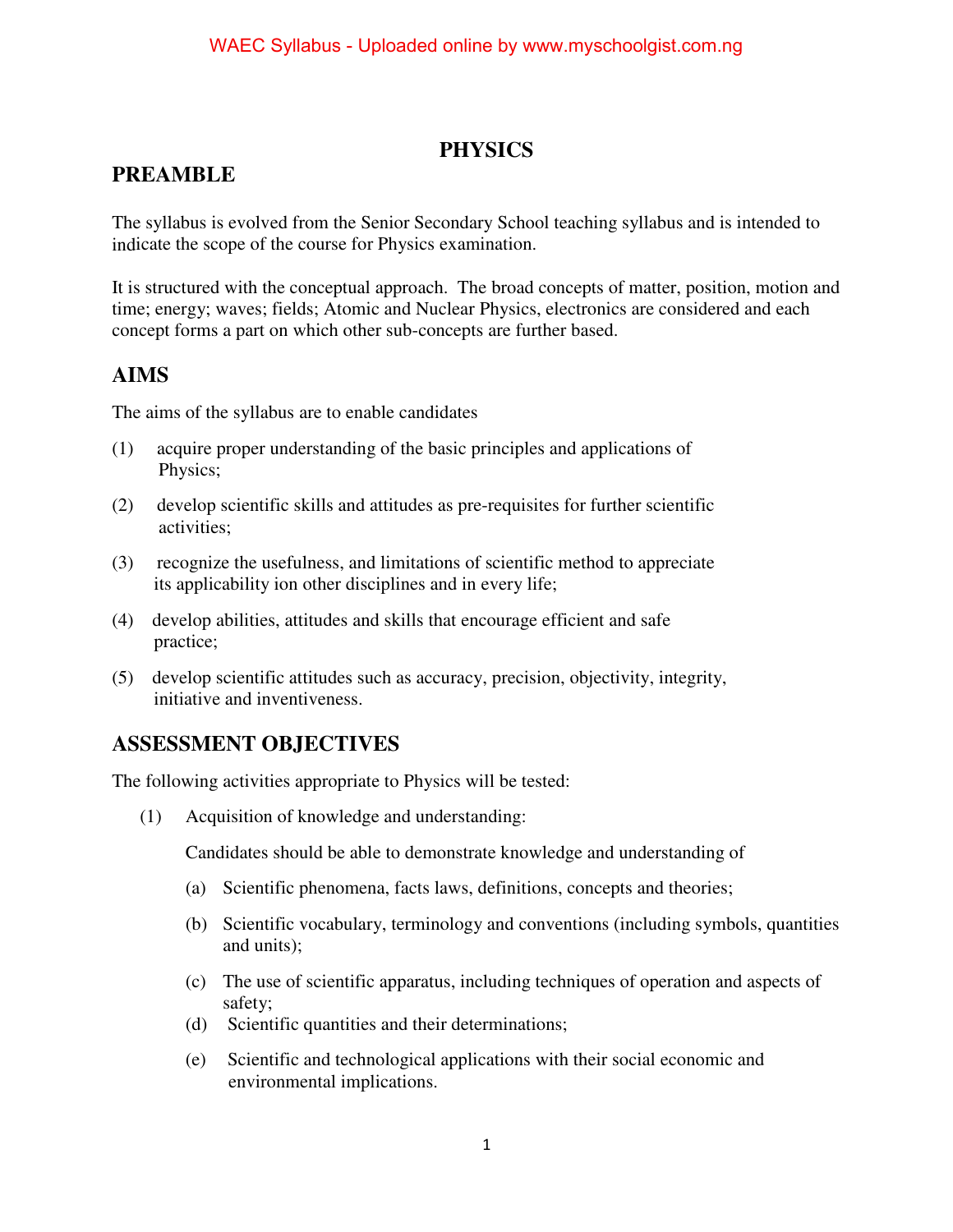(2) Information Handling and Problem-solving

Candidates should be able, using visual, oral, aural and written (including symbolic, diagrammatic, graphical and numerical) information to

- (a) locate select, organize and present information from a variety of sources including everyday experience;
- (b) analyse and evaluate information and other data;
- (c) use information to identify patterns, report trends and draw inferences;
- (d) present reasonable explanations for natural occurrences, patterns and relationships;
- (e) make predictions from data.
- (3) Experimental and Problem-Solving Techniques

Candidates should be able to

- (a) follow instructions;
- (b) carry out experimental procedures using apparatus;
- (c) make and record observations, measurements and estimates with due regard to precision, accuracy and units;
- (d) interpret, evaluate and report on observations and experimental data;
- (e) identify problems, plan and carry out investigations, including the selection of techniques, apparatus, measuring devices and materials;
- (f) evaluate methods and suggest possible improvements;
- (g) state and explain the necessary precautions taken in experiments to obtain accurate results.

#### **SCHEME OF EXAMINATION**

There will be **three** papers, Papers 1, 2 and 3, all of which must be taken. Papers 1 and 2 will be a composite paper to be taken at one sitting.

- **PAPER 1:** Will consist of fifty multiple choice questions lasting 1<sup>1</sup>/4 hours and carrying 50 marks.
- **PAPER 2:** Will consist of two sections, Sections A and B lasting1½ hours and carrying 60 marks.

 Section A - Will comprise seven short-structured questions. Candidates will be required to answer any five questions for a total of 15 marks. Section B - Will comprise five essay questions out of which candidates will be required to answer any three for 45 marks.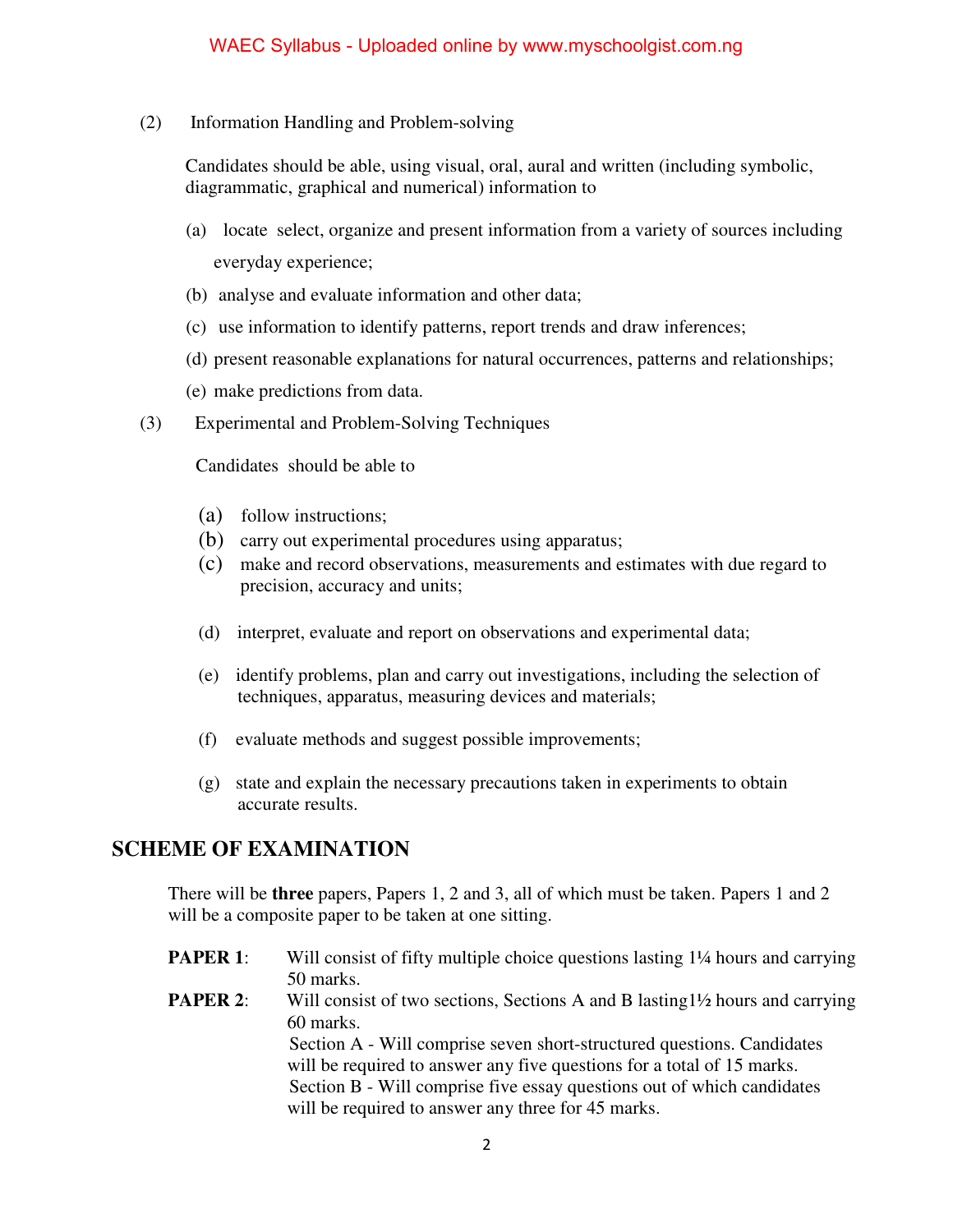**PAPER 3:** Will be a practical test for school candidates or an alternative to practical work paper for private candidates. Each version of the paper will comprise three questions out of which candidates will be required to answer any two in 2¾ hours for 50 marks.

#### **DETAILED SYLLABUS**

It is important that candidates are involved in practical activities in covering this syllabus. Candidates will be expected to answer questions on the topics set in the column headed ' TOPIC'. The 'NOTES' are intended to indicate the scope of the questions which will be set but they are not to be considered as an exhaustive list of limitations and illustrations.

NOTE: Questions will be set in S.I. units. However, multiples or sub-multiples of the units may be used.

| <b>TOPICS</b>                                                                              | <b>NOTES</b>                                                                                                                                                                                                        |
|--------------------------------------------------------------------------------------------|---------------------------------------------------------------------------------------------------------------------------------------------------------------------------------------------------------------------|
| 1. Concepts of matter                                                                      | Simple structure of matter should be discussed.                                                                                                                                                                     |
|                                                                                            | Three physics states of matter, namely solid,                                                                                                                                                                       |
|                                                                                            | liquid and gas should be treated. Evidence of                                                                                                                                                                       |
|                                                                                            | the particle nature of matter e.g. Brownian                                                                                                                                                                         |
|                                                                                            | motion experiment, Kinetic theory of matter.                                                                                                                                                                        |
|                                                                                            | Use of the theory to explain; states of matter                                                                                                                                                                      |
|                                                                                            | (solid, liquid and gas), pressure in a gas,                                                                                                                                                                         |
|                                                                                            | evaporation and boiling; cohesion, adhesion,                                                                                                                                                                        |
|                                                                                            | capillarity. Crystalline and amorphous                                                                                                                                                                              |
|                                                                                            | substances to be compared (Arrangement of                                                                                                                                                                           |
|                                                                                            | atoms in crystalline structure to be described e.g.                                                                                                                                                                 |
|                                                                                            | face centred, body centred.                                                                                                                                                                                         |
| 2. Fundamental and derived quantities and<br>units<br>(a) Fundamental quantities and units | Length, mass, time, electric current luminous<br>intensity, thermodynamic temperature, amount<br>of substance as examples of fundamental<br>quantities and m, kg, s, A, cd, K and mol as their<br>respective units. |
| (b) Derived quantities and units                                                           | Volume, density and speed as derived quantities<br>and $m^3$ , kgm <sup>-3</sup> and ms <sup>-1</sup> as their respective units.                                                                                    |
| 3. Position, distance and displacement.                                                    |                                                                                                                                                                                                                     |
| Concept of position as a location of<br>(a)<br>point-rectangular coordinates.              | Position of objects in space using the $X, Y, Z$<br>axes should be mentioned.                                                                                                                                       |
| Measurement of distance<br>(b)                                                             |                                                                                                                                                                                                                     |
|                                                                                            | Use of string, metre rule, vernier calipers and                                                                                                                                                                     |

**PART 1 INTERACTION OF MATTER, SPACE & TIME**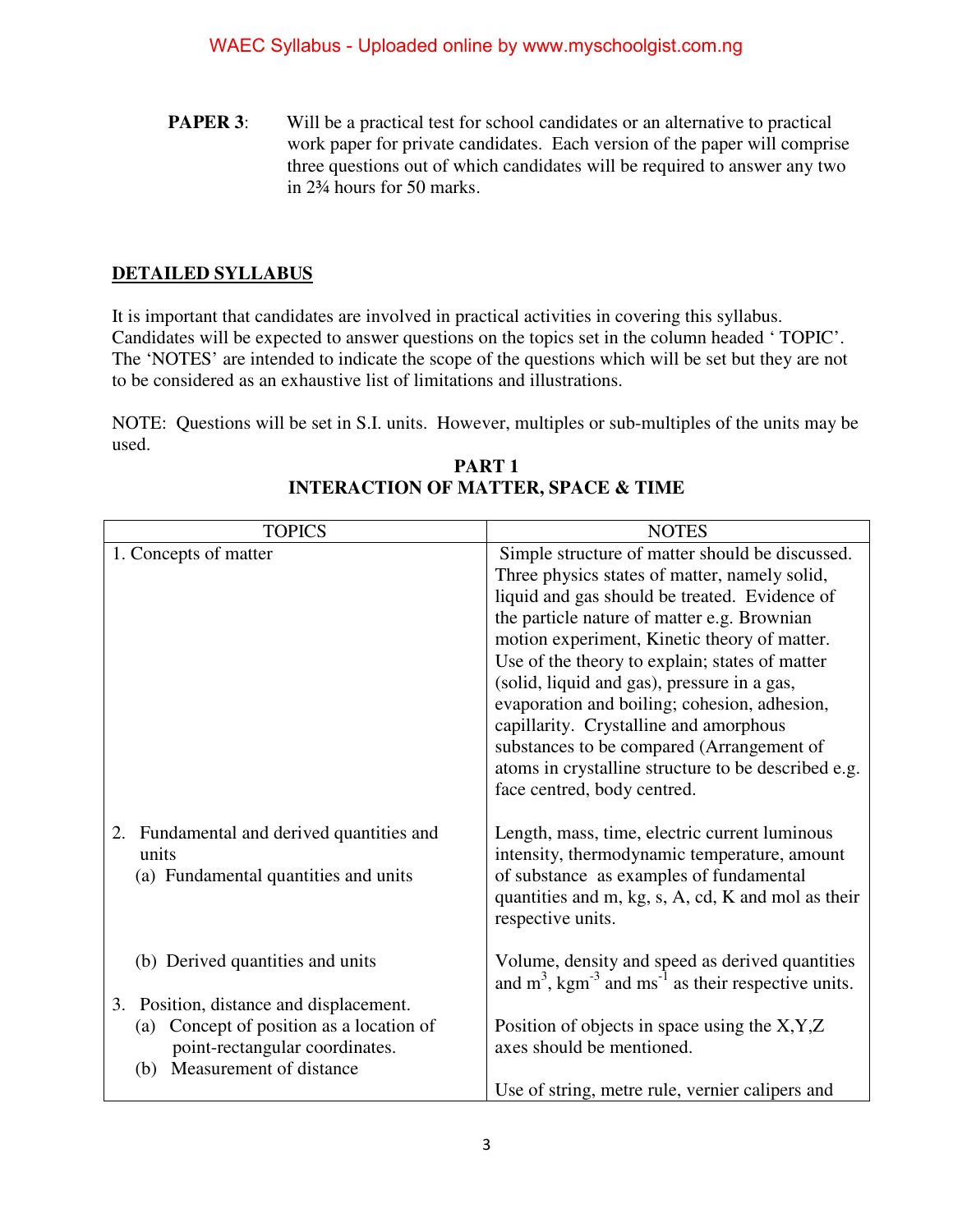| (c) | Concept of direction as a way of locating         | micrometer screw gauge. Degree of accuracy                   |
|-----|---------------------------------------------------|--------------------------------------------------------------|
|     | a point -bearing                                  | should be noted. Metre (m) as unit of distance.              |
|     | Distinction between distance and<br>displacement. | Use of compass and a protractor.                             |
|     |                                                   | Graphical location and directions by axes to be<br>stressed. |
|     |                                                   |                                                              |

| <b>TOPICS</b>                                              | <b>NOTES</b>                                                                                                                                                                                                                                                                                                                                                                    |
|------------------------------------------------------------|---------------------------------------------------------------------------------------------------------------------------------------------------------------------------------------------------------------------------------------------------------------------------------------------------------------------------------------------------------------------------------|
| Mass and weight<br>4.                                      | Use of lever balance and chemical/beam balance<br>to measure mass and spring balance to measure<br>weight. Mention should be made of<br>electronic/digital balance.                                                                                                                                                                                                             |
| Distinction between mass and weight                        | Kilogram $(kg)$ as unit of mass and newton $(N)$ as<br>unit of weight.                                                                                                                                                                                                                                                                                                          |
| 5 <sub>1</sub><br>Time                                     |                                                                                                                                                                                                                                                                                                                                                                                 |
| (a) Concept of time as interval between<br>physical events | The use of heart-beat, sand-clock, ticker-timer,<br>pendulum and stopwatch/clock.                                                                                                                                                                                                                                                                                               |
| (b) Measurement of time                                    | Second(s) as unit of time.                                                                                                                                                                                                                                                                                                                                                      |
| 6. Fluid at rest                                           |                                                                                                                                                                                                                                                                                                                                                                                 |
| (a) Volume, density and relative density                   | Experimental determination for solids and<br>liquids.                                                                                                                                                                                                                                                                                                                           |
| Pressure in fluids<br>(b)                                  | Concept and definition of pressure. Pascal's<br>principle, application of principle to hydraulic<br>press and car brakes. Dependence of pressure<br>on the depth of a point below a liquid surface.<br>Atmospheric pressure. Simple barometer,<br>manometer, siphon, syringe and pump.<br>Determination of the relative density of liquids<br>with U-tube and Hare's apparatus. |
| Equilibrium of bodies<br>(c)                               | Identification of the forces acting on a body<br>partially or completely immersed in a fluid.                                                                                                                                                                                                                                                                                   |
| (i) Archimedes' principle                                  | Use of the principle to determine the relative<br>densities of solids and liquids.                                                                                                                                                                                                                                                                                              |
| (ii) Law of flotation                                      | Establishing the conditions for a body to float in                                                                                                                                                                                                                                                                                                                              |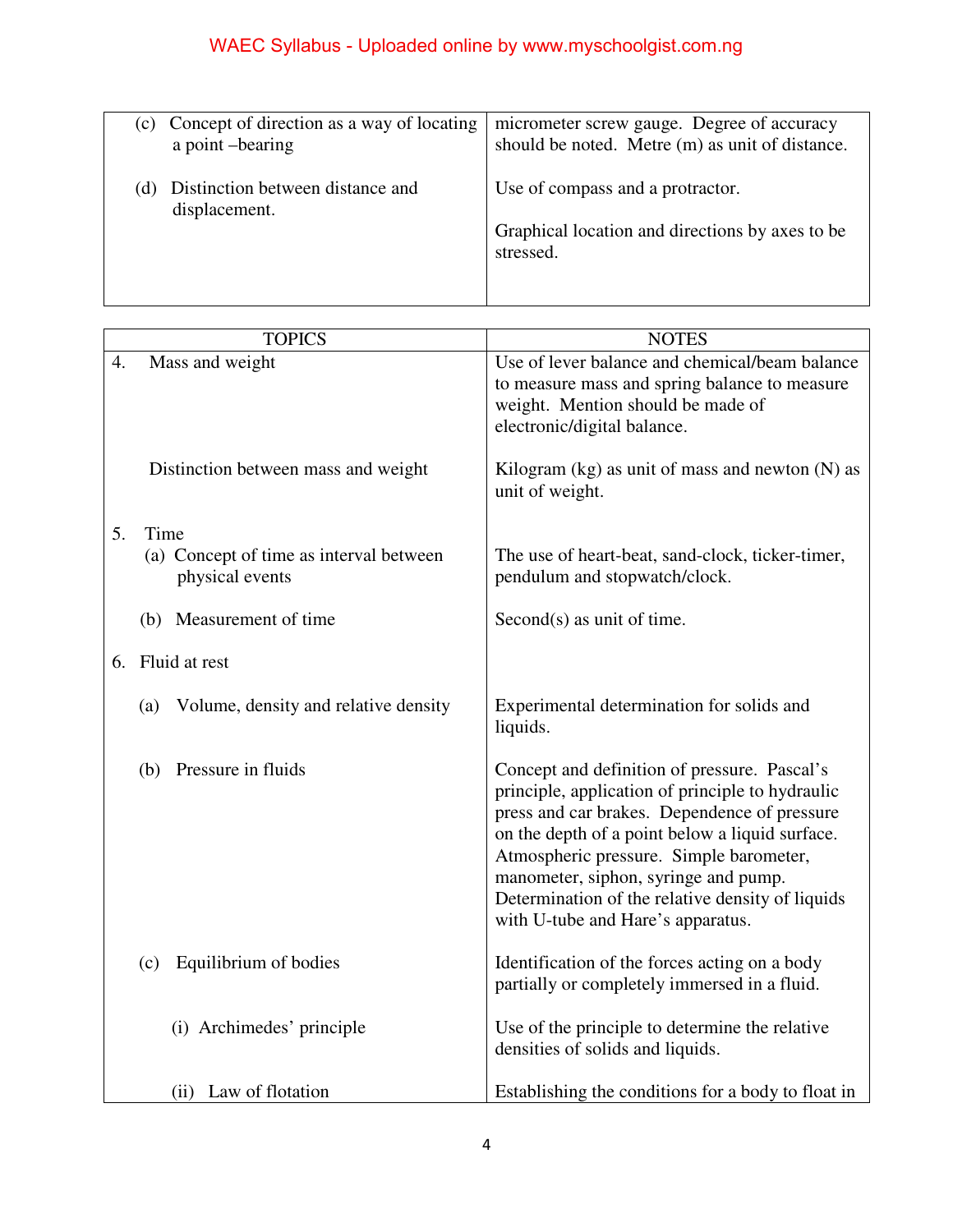| a fluid. Applications in hydrometer, balloons, |
|------------------------------------------------|
| boats, ships, submarines etc.                  |

|    | <b>TOPICS</b>                                                                                                          | <b>NOTES</b>                                                                                                                                                                                                                                                                                                                                                                                                                                          |
|----|------------------------------------------------------------------------------------------------------------------------|-------------------------------------------------------------------------------------------------------------------------------------------------------------------------------------------------------------------------------------------------------------------------------------------------------------------------------------------------------------------------------------------------------------------------------------------------------|
| 7. | Motion                                                                                                                 |                                                                                                                                                                                                                                                                                                                                                                                                                                                       |
|    | Types of motion:<br>(a)<br>Random, rectilinear, translational,<br>Rotational, circular, orbital, spin,<br>Oscillatory. | Only qualitative treatment is required.<br>Illustration should be given for the various types of<br>motion.                                                                                                                                                                                                                                                                                                                                           |
|    | Relative motion<br>(b)                                                                                                 | Numerical problems on co-linear motion may be set.                                                                                                                                                                                                                                                                                                                                                                                                    |
|    | Cause of motion<br>(c)                                                                                                 | Force as cause of motion.                                                                                                                                                                                                                                                                                                                                                                                                                             |
|    | Types of force:<br>(d)<br>(i) Contact force<br>(ii) Non-contact force(field force)                                     | Push and pull<br>These are field forces namely; electric and magnetic<br>attractions and repulsions; gravitational pull.                                                                                                                                                                                                                                                                                                                              |
|    | Solid friction<br>(e)                                                                                                  | Frictional force between two stationary bodies<br>(static) and between two bodies in relative motion<br>(dynamic). Coefficients of limiting friction and their<br>determinations. Advantages of friction e.g. in<br>locomotion, friction belt, grindstone. Disadvantages<br>of friction e.g reduction of efficiency, wear and tear<br>of machines. Methods of reducing friction; e.g. use<br>of ball bearings, rollers, streamlining and lubrication. |
|    | Viscosity (friction in fluids)<br>(f)                                                                                  | Definition and effects. Simple explanation as<br>extension of friction in fluids. Fluid friction and its<br>application in lubrication should be treated<br>qualitatively. Terminal velocity and its<br>determination.                                                                                                                                                                                                                                |
|    | (g) Simple ideas of circular motion                                                                                    | Experiments with a string tied to a stone at one end<br>and whirled around should be carried out to<br>(i) demonstrate motion in a<br>Vertical/horizontal circle.                                                                                                                                                                                                                                                                                     |

| $T^{\alpha}$<br>. .<br>-<br>- - - -<br>$ -$ | $- - -$ |
|---------------------------------------------|---------|
|                                             |         |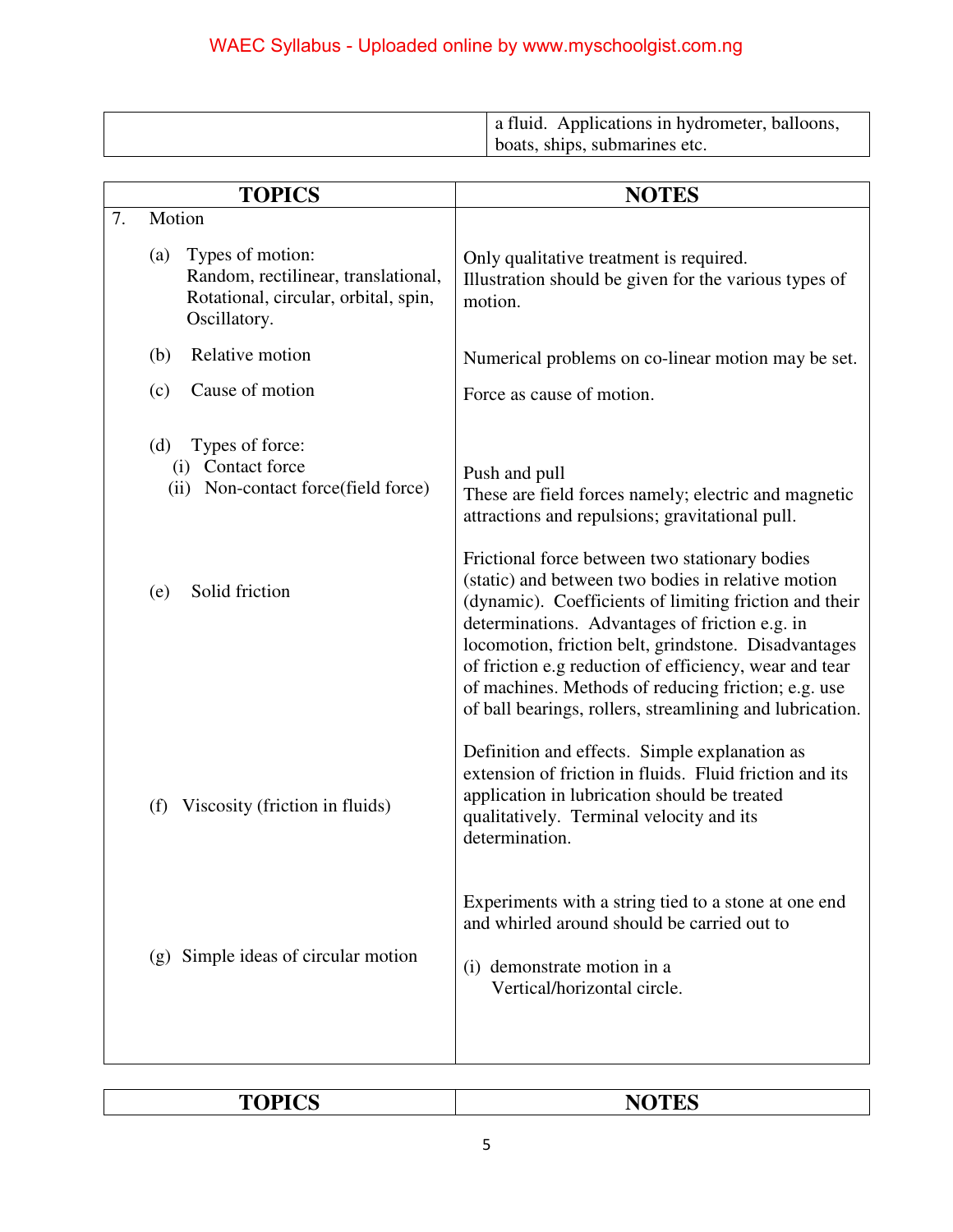|                                                                                               | show the difference between angular speed and<br>(i)<br>velocity.                                                                               |
|-----------------------------------------------------------------------------------------------|-------------------------------------------------------------------------------------------------------------------------------------------------|
|                                                                                               | Draw a diagram to illustrate centripetal force.<br>(ii)<br>Banking of roads in reducing sideways friction<br>should be qualitatively discussed. |
| Speed and velocity<br>8.                                                                      |                                                                                                                                                 |
| (a) Concept of speed as change of<br>distance with time                                       |                                                                                                                                                 |
| (b) Concept of velocity as change of<br>displacement with time                                | Metre per second $(ms^{-1})$ as unit of speed/velocity.                                                                                         |
| Uniform/non-uniform<br>(c)<br>speed/velocity                                                  | Ticker-timer or similar devices should be used to<br>determine speed/velocity. Definition of velocity as<br>$\overline{\Delta s}/\Delta t$ .    |
| (d) Distance/displacement-time graph                                                          | Determination of instantaneous speed/velocity from<br>distance/displacement-time graph and by calculation.                                      |
| Rectilinear acceleration<br>9.                                                                |                                                                                                                                                 |
| (a) Concept of<br>Acceleration/deceleration as<br>increase/decrease in velocity with<br>time. | Unit of acceleration as $\text{ms}^2$                                                                                                           |
| Uniform/non-uniform acceleration<br>(b)                                                       | Ticker timer or similar devices should be used to<br>determine acceleration. Definition of acceleration as<br>$\Delta v / \Delta t$ .           |
| (c) Velocity-time graph                                                                       | Determination of acceleration and displacement<br>from velocity-time graph                                                                      |
| (d) Equations of motion with constant<br>acceleration;                                        | Use of equations to solve numerical problems.                                                                                                   |
| Motion under gravity as a special<br>case.                                                    |                                                                                                                                                 |
| <b>TOPICS</b>                                                                                 | <b>NOTES</b>                                                                                                                                    |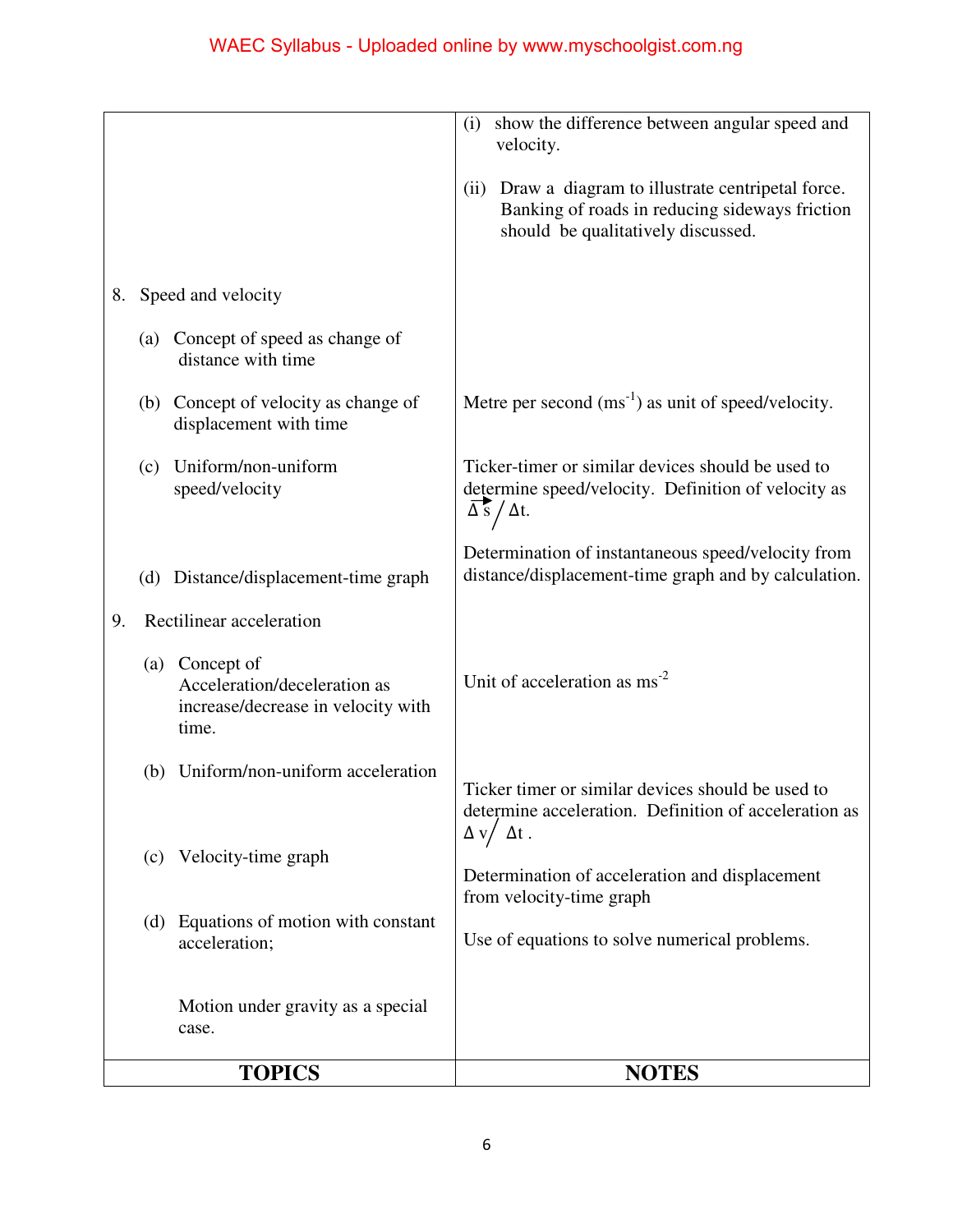|     | 10. Scalars and vectors                                                                                    |                                                                                                                                                                                                                                      |
|-----|------------------------------------------------------------------------------------------------------------|--------------------------------------------------------------------------------------------------------------------------------------------------------------------------------------------------------------------------------------|
|     | Concept of scalars as physical<br>(a)<br>quantities with magnitude and no<br>direction                     | Mass, distance, speed and time as examples of<br>scalars.                                                                                                                                                                            |
|     | Concept of vectors as physical<br>(b)<br>quantities with both magnitude and<br>direction.                  | Weight, displacement, velocity and acceleration as<br>examples of vectors.                                                                                                                                                           |
|     | (c) Vector representation                                                                                  |                                                                                                                                                                                                                                      |
|     | Addition of vectors<br>(d)                                                                                 | Use of force board to determine the resultant of two<br>forces.                                                                                                                                                                      |
|     | Resolution of vectors<br>(e)                                                                               | Obtain the resultant of two velocities analytically<br>and graphically.                                                                                                                                                              |
|     | Resultant velocity using vector<br>(f)<br>representation.                                                  |                                                                                                                                                                                                                                      |
| 11. | Equilibrium of forces<br>(a) Principle of moments                                                          | Torque/Moment of force. Simple treatment of a<br>couple, e.g. turning of water tap, corkscrew and<br>steering wheel.)                                                                                                                |
|     | (b) Conditions for equilibrium of rigid<br>bodies under the action of parallel<br>and non-parallel forces. | Use of force board to determine resultant and<br>equilibrant forces. Treatment should include<br>resolution of forces into two perpendicular directions<br>and composition of forces<br>Parallelogram of forces. Triangle of forces. |
|     |                                                                                                            | Should ne treated experimentally. Treatment should<br>include stable, unstable and neutral equilibra.                                                                                                                                |
|     | (c) Centre of gravity and stability                                                                        | Use of a loaded test-tube oscillating vertically in a<br>liquid, simple pendulum, spiral spring and bifilar                                                                                                                          |
| 12. | Simple harmonic motion                                                                                     | suspension to demonstrate simple harmonic motion.                                                                                                                                                                                    |
|     | (a) Illustration, explanation and<br>definition of simple harmonic<br>motion (S.H.M)                       |                                                                                                                                                                                                                                      |
|     | <b>TOPICS</b>                                                                                              | <b>NOTES</b>                                                                                                                                                                                                                         |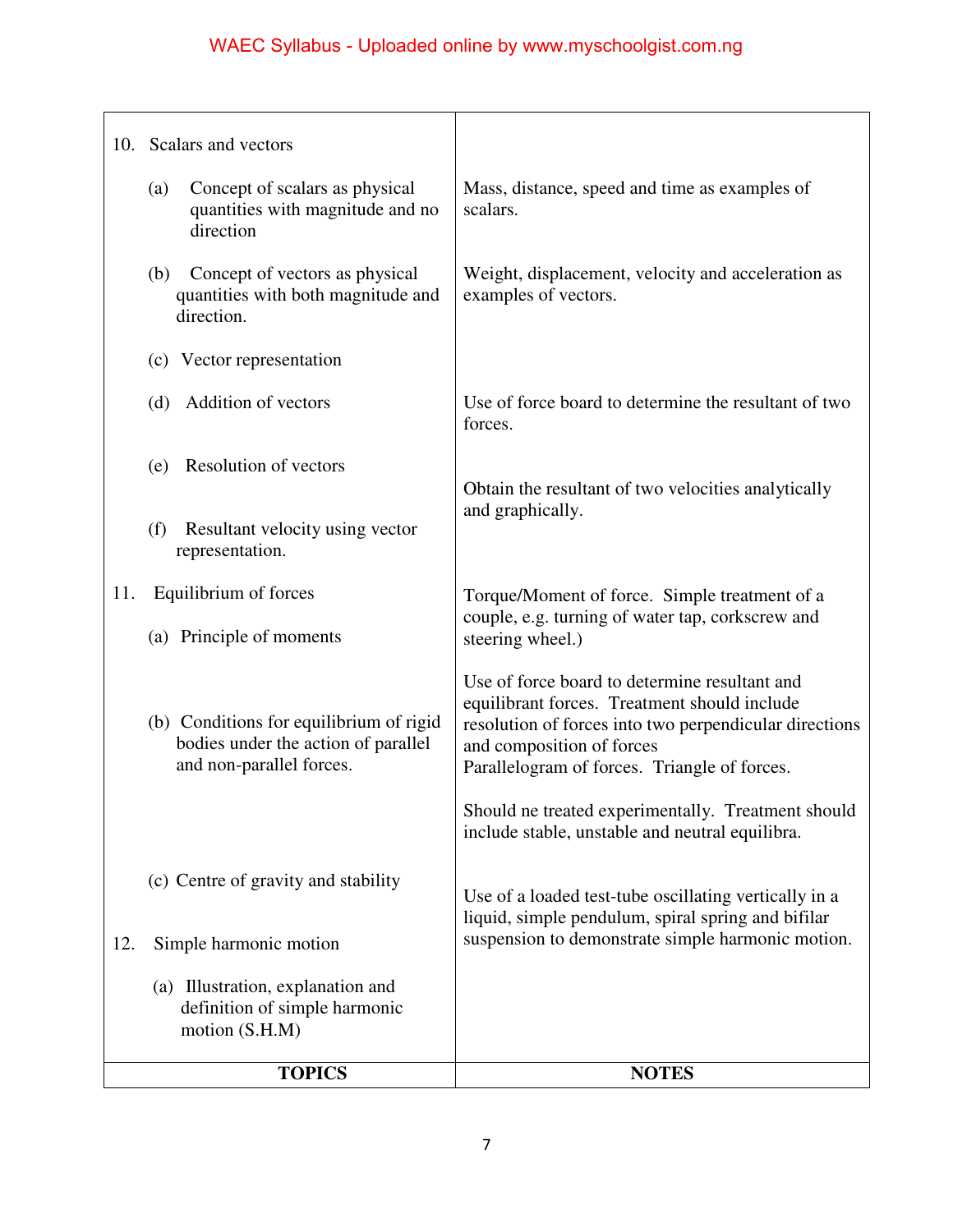|     | (b) Speed and acceleration of S.H.M.<br>(c) Period, frequency and amplitude<br>of a body executing S.H.M.<br>(d) Energy of S.H.M<br>(e) Forced vibration and resonance | Relate linear and angular speeds, linear and angular<br>accelerations.<br>Experimental determination of 'g' with the simple<br>pendulum and helical spring. The theory of the<br>principles should be treated but derivation of the<br>formula for 'g' is not required<br>Simple problems may be set on simple harmonic<br>motion. Mathematical proof of simple harmonic<br>motion in respect of spiral spring, bifilar suspension<br>and loaded test-tube is not required. |
|-----|------------------------------------------------------------------------------------------------------------------------------------------------------------------------|-----------------------------------------------------------------------------------------------------------------------------------------------------------------------------------------------------------------------------------------------------------------------------------------------------------------------------------------------------------------------------------------------------------------------------------------------------------------------------|
| 13. | Newton's laws of motion:                                                                                                                                               | Distinction between inertia mass and weight                                                                                                                                                                                                                                                                                                                                                                                                                                 |
|     | (a) First Law:<br>Inertia of rest and inertia of<br>motion<br>(b) Second Law:<br>Force, acceleration, momentum<br>and impulse                                          | Use of timing devices e.g. ticker-timer to determine<br>the acceleration of a falling body and the<br>relationship when the accelerating force is constant.<br>Linear momentum and its conservation.<br>Collision of elastic bodies in a straight line.<br>Applications: recoil of a gun, jet and rocket                                                                                                                                                                    |
|     | (c) Third Law:<br>Action and reaction                                                                                                                                  | propulsions.                                                                                                                                                                                                                                                                                                                                                                                                                                                                |

### **PART II ENERGY: Mechanical and Heat**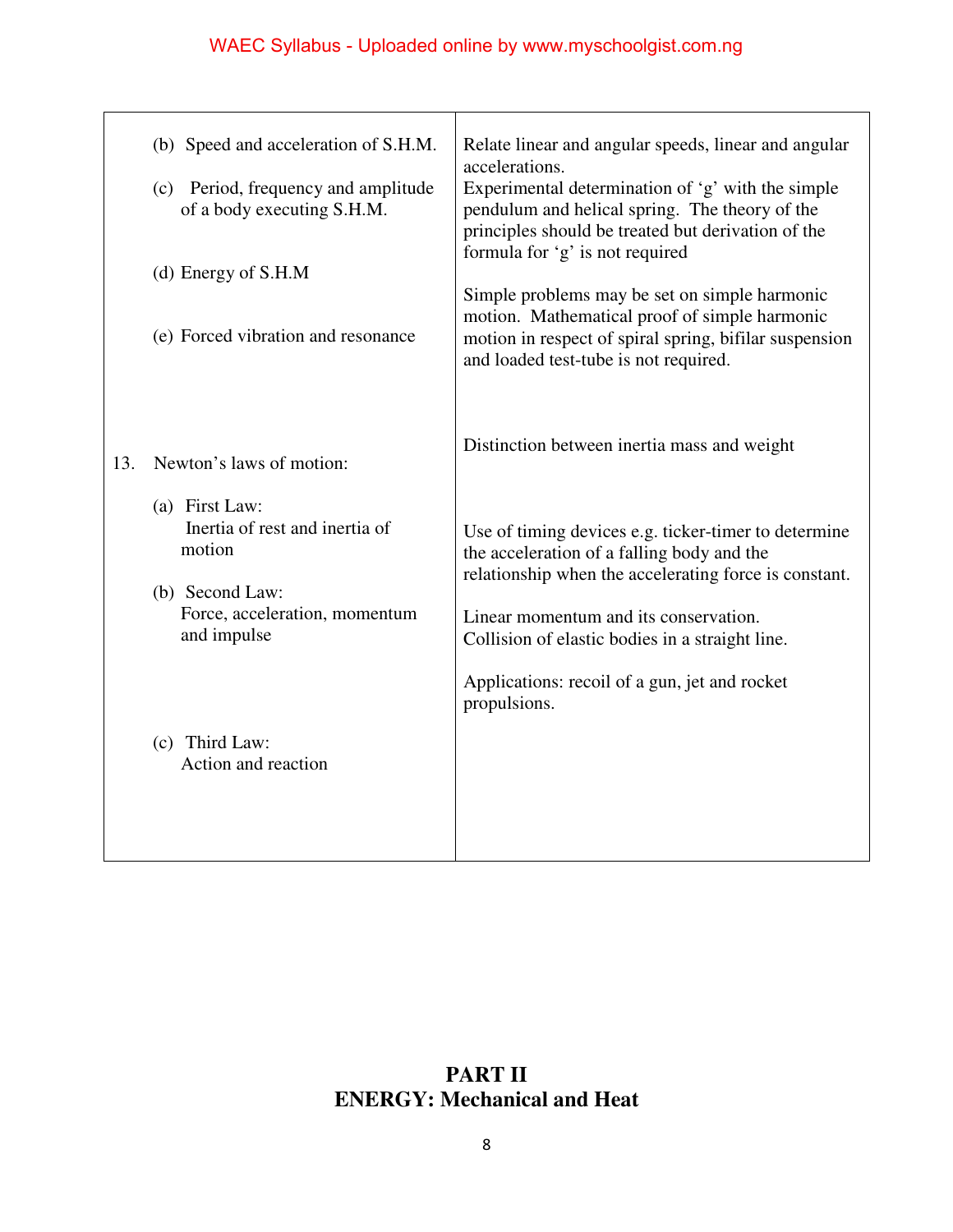|     | <b>TOPICS</b>                                          | <b>NOTES</b>                                                                                                                                                               |
|-----|--------------------------------------------------------|----------------------------------------------------------------------------------------------------------------------------------------------------------------------------|
|     | 14. Energy:<br>(a) Forms of energy                     | Examples of various forms of energy should be<br>mentioned e.g. mechanical (potential and kinetic),<br>heat chemical, electrical, light, sound, nuclear.                   |
|     | (b) World energy resources                             | Renewable (e.g. solar, wind, tides, hydro, ocean<br>waves) and non-renewable (e.g. petroleum, coal,<br>nuclear, biomass) sources of energy should be<br>discussed briefly. |
| 15. | (c) Conservation of energy.<br>Work, Energy and Power  | Statement of the principle of conservation of energy<br>and its use in explaining energy transformations.                                                                  |
|     | (a) Concept of work as a measure of<br>energy transfer | Unit of energy as the joule $(J)$                                                                                                                                          |
|     | (b) Concept of energy as capability to<br>do work      | Unit of energy as the joule (J) while unit of electrical<br>consumption is KWh.                                                                                            |
|     | (c) Work done in a gravitational field.                | Work done in lifting a body and by falling bodies<br>Derivation of P.E and K.E are expected to be known.                                                                   |
|     | (d) Types of mechanical energy                         | Identification of types of energy possessed by a body<br>under given conditions.                                                                                           |
|     | Potential energy (P.E.)<br>(i)                         |                                                                                                                                                                            |
|     | (ii) Kinetic energy (K.E)                              | Verification of the principle.                                                                                                                                             |
|     | (e) Conservation of mechanical<br>energy.              |                                                                                                                                                                            |

| <b>TOPICS</b><br>ำ<br>$\overline{\phantom{a}}$<br>_______ |
|-----------------------------------------------------------|
|-----------------------------------------------------------|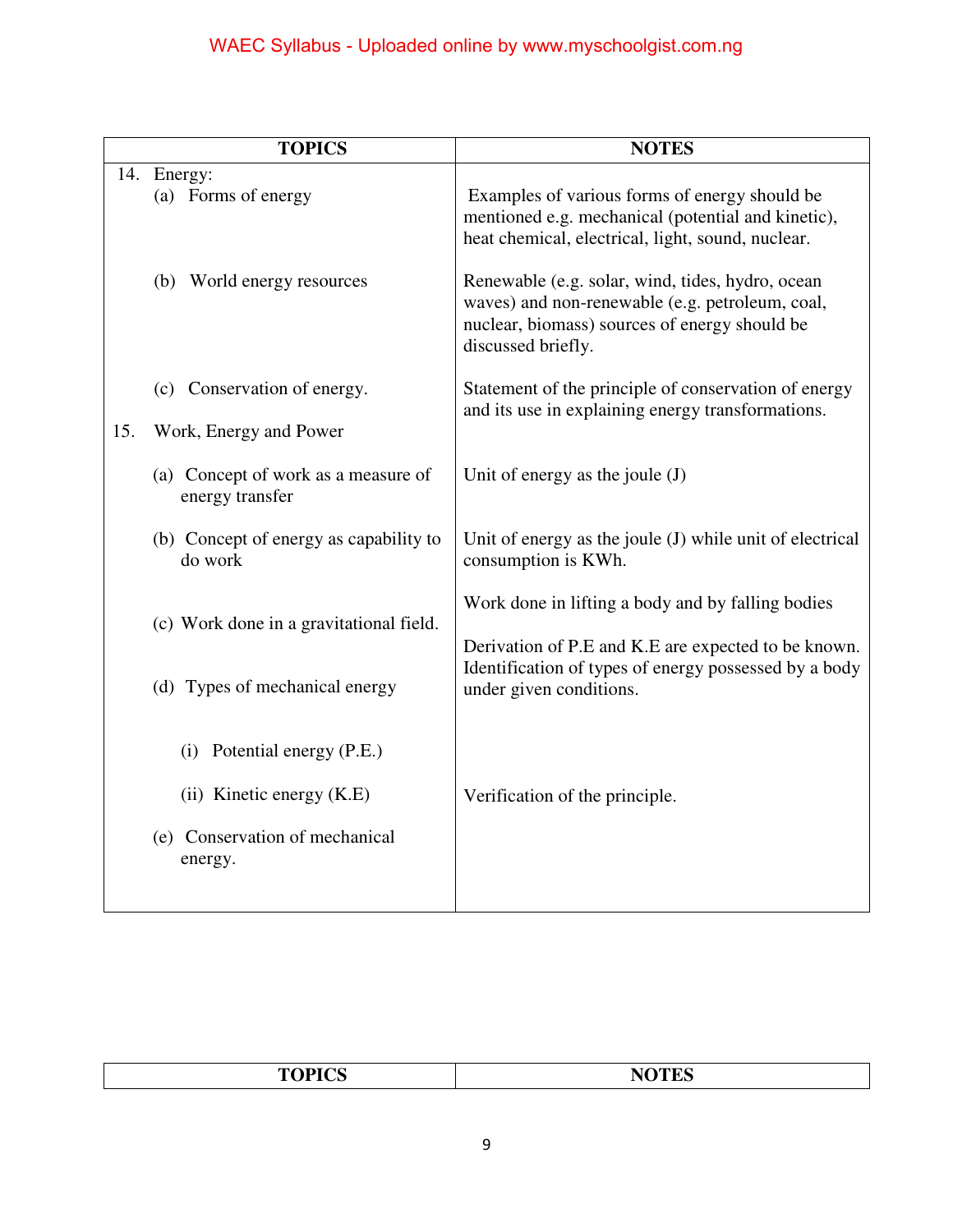| Concept of power as time rate of<br>(f)<br>doing work.                                                                            | Unit of power as the watt $(W)$                                                                                                                                                                                                                                                                                                                                                                                                                                                                                                                   |
|-----------------------------------------------------------------------------------------------------------------------------------|---------------------------------------------------------------------------------------------------------------------------------------------------------------------------------------------------------------------------------------------------------------------------------------------------------------------------------------------------------------------------------------------------------------------------------------------------------------------------------------------------------------------------------------------------|
| (g) Application of mechanical energy-<br>machines.<br>Levers, pulleys, inclined plane,<br>wedge, screw, wheel and axle,<br>gears. | The force ratio (F.R), mechanical advantage (M.A),<br>velocity ratio (V.R) and efficiency of each machine<br>should be treated.<br>Identification of simple machines that make up a<br>given complicated machine e.g. bicycle.<br>Effects of friction on Machines. Reduction of<br>friction in machines.                                                                                                                                                                                                                                          |
| 16. Heat Energy                                                                                                                   |                                                                                                                                                                                                                                                                                                                                                                                                                                                                                                                                                   |
| (a) Temperature and its measurement                                                                                               | Concept of temperature as degree of hotness or<br>coldness of a body. Construction and graduation of<br>a simple thermometer.<br>Properties of thermometric liquids. The following<br>thermometer, should be treated:<br>Constant – volume gas thermometer, resistance<br>thermometer, thermocouple, liquid-in-glass<br>thermometer including maximum and minimum<br>thermometer and clinical thermometer, pyrometer<br>should be mentioned. Celsius and Absolute scales<br>of temperature. Kelvin and degree Celsius as units of<br>temperature. |
| (b) Effects of heat on matter e.g                                                                                                 | Use of the Kinetic theory to explain effects of heat.                                                                                                                                                                                                                                                                                                                                                                                                                                                                                             |
| (i)<br>Rise in temperature<br>(ii)<br>Change of phase state<br>(iii) Expansion<br>(iv) Change of resistance                       | Mention should be made of the following effects:<br>Change of colour<br>Thermionic emission<br>Change in chemical properties                                                                                                                                                                                                                                                                                                                                                                                                                      |
| Thermal expansion - Linear, area<br>(c)<br>and volume expansivities                                                               | Qualitative and quantitative treatment<br>Consequences and application of expansions.<br>Expansion in buildings and bridges, bimetallic strips,<br>thermostat, over-head cables causing sagging nd in<br>railway lines causing buckling. Real and apparent<br>expansion of liquids. Anomalous expansion of<br>water.                                                                                                                                                                                                                              |

| <b>TOPICS</b><br><b>NOTES</b> |
|-------------------------------|
|-------------------------------|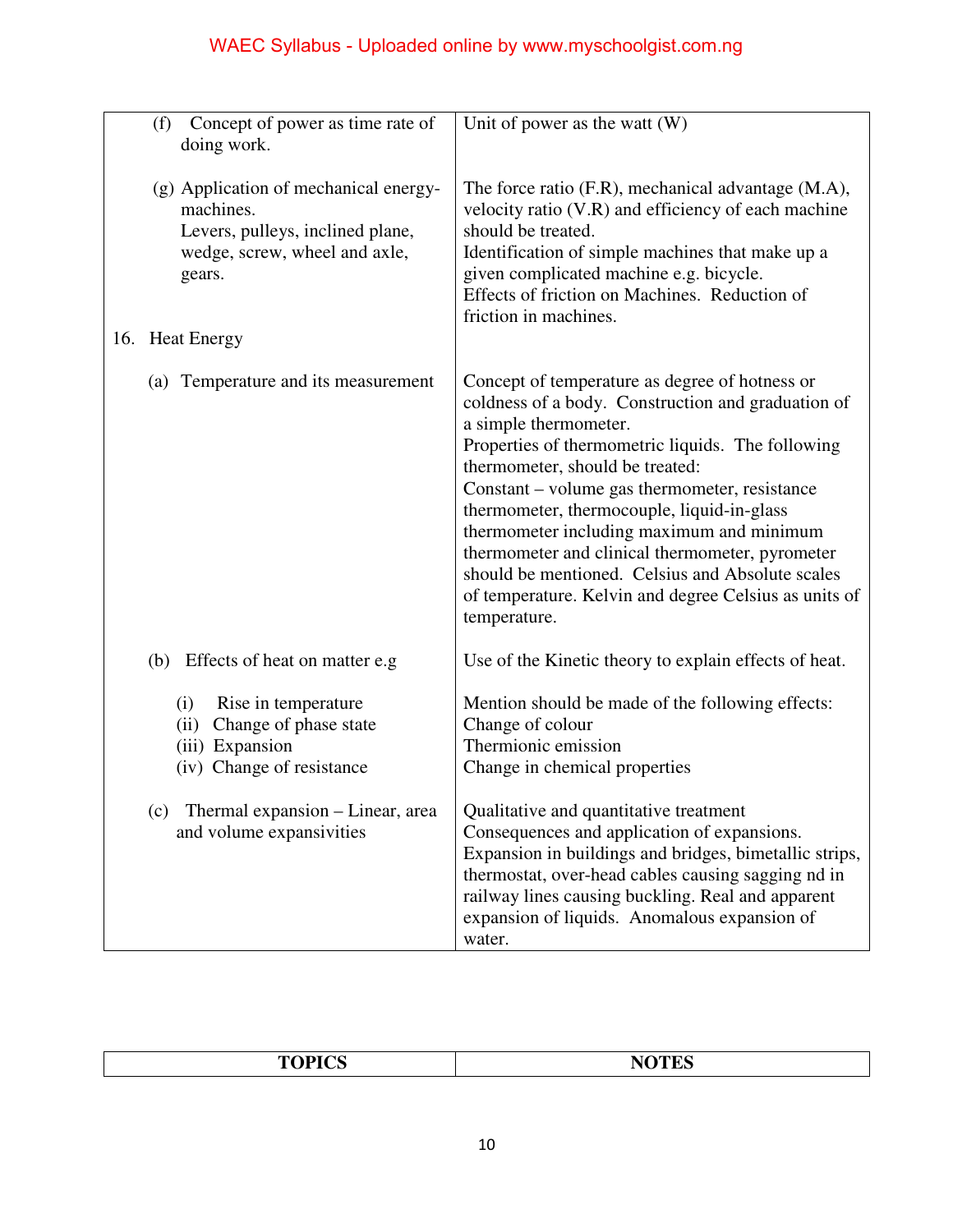| Heat transfer -<br>(d)<br>Condition, convention and<br>radiation.                                  | Per Kelvin $(K^{-1})$ as the unit of expansivity.<br>Use of the kinetic theory to explain the modes of<br>heat transfer. Simple experimental illustrations.<br>Treatment should include the explanation of land<br>and sea breezes, ventilation and application s in<br>cooling devices. The vacuum flask. |
|----------------------------------------------------------------------------------------------------|------------------------------------------------------------------------------------------------------------------------------------------------------------------------------------------------------------------------------------------------------------------------------------------------------------|
| The gas laws-Boyle's law<br>(e)<br>Charles' law, pressure law and<br>general gas law               | The laws should be verified using simple apparatus.<br>Use of the kinetic theory to explain the laws. Simple<br>problems may be set. Mention should be made of<br>the operation of safety air bags in vehicles.                                                                                            |
| (f)<br>Measurement of heat energy:<br>(i) Concept of heat capacity<br>(ii) Specific heat capacity. | Use of the method of mixtures and the electrical<br>method to determine the specific heat capacities of<br>solids and liquids. Land and sea breezes related to<br>the specific heat capacity of water and land, Jkg <sup>-1</sup><br>$K^{-1}$ as unit of specific heat capacity.                           |
| (g) Latent heat<br>Concept of latent heat<br>(i)                                                   | Explanation and types of latent heat.                                                                                                                                                                                                                                                                      |
| (ii) Melting point and boiling<br>Point                                                            | Determination of the melting point of solid and the<br>boiling point of a liquid. Effects of impurities and<br>pressure on melting and boiling points. Application<br>in pressure cooker.                                                                                                                  |
| (iii) Specific latent heat of fusion<br>and of vaporization                                        | Use of the method of mixtures and the electrical<br>method to determine the specific latent heats of<br>fusion of ice and of vaporization of steam.<br>Applications in refrigerators and air conditioners.<br>$Jkg^{-1}$ as unit of specific latent heat                                                   |

| $\frac{1}{2} \left( \frac{1}{2} \right) \left( \frac{1}{2} \right) \left( \frac{1}{2} \right) \left( \frac{1}{2} \right) \left( \frac{1}{2} \right) \left( \frac{1}{2} \right) \left( \frac{1}{2} \right) \left( \frac{1}{2} \right) \left( \frac{1}{2} \right) \left( \frac{1}{2} \right) \left( \frac{1}{2} \right) \left( \frac{1}{2} \right) \left( \frac{1}{2} \right) \left( \frac{1}{2} \right) \left( \frac{1}{2} \right) \left( \frac{1}{2} \right) \left( \frac$<br>. . |  |
|-----------------------------------------------------------------------------------------------------------------------------------------------------------------------------------------------------------------------------------------------------------------------------------------------------------------------------------------------------------------------------------------------------------------------------------------------------------------------------------|--|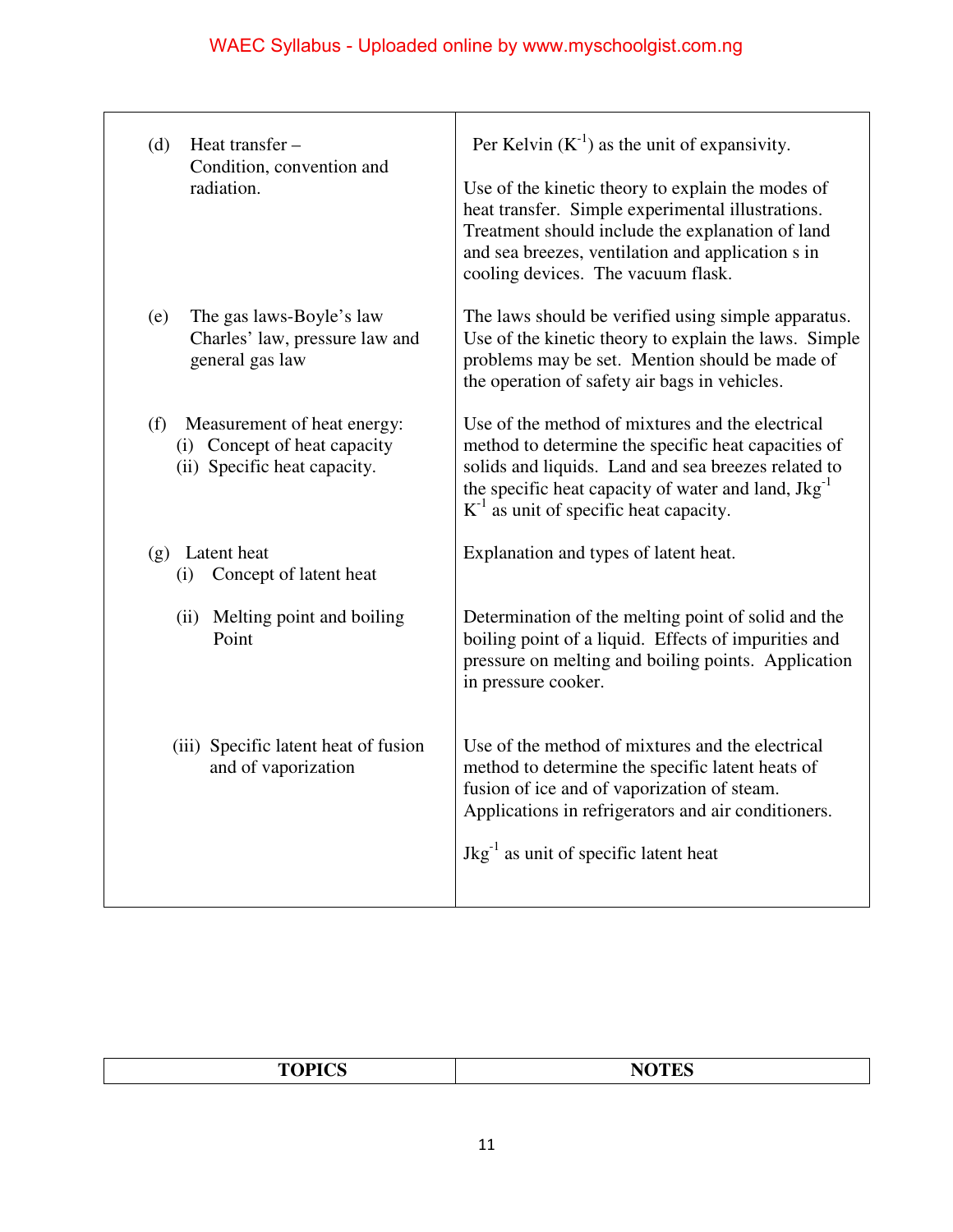| (h) | Evaporation and boiling                      | Effect of temperature, humidity, surface area and<br>draught on evaporation to be discussed.                                                                          |
|-----|----------------------------------------------|-----------------------------------------------------------------------------------------------------------------------------------------------------------------------|
| (i) | Vapour and vapour pressure                   | Explanation of vapour and vapour pressure.<br>Demonstration of vapour pressure using simple<br>experiments. Saturated vapour pressure and its<br>relation to boiling. |
| (i) | Humidity, relative humidity and<br>dew point | Measurement of dew point and relative humidity.<br>Estimation of humidity of the atmosphere using wet<br>and dry-bulb hygrometer.                                     |
| (k) | Humidity and the weather                     | Formation of dew, fog and rain.                                                                                                                                       |

### **PART III**

#### **WAVES**

| <b>TOPICS</b>                                                                                                           | 11 A J LIV<br><b>NOTES</b>                                                                                                       |
|-------------------------------------------------------------------------------------------------------------------------|----------------------------------------------------------------------------------------------------------------------------------|
| 17. Production and propagation of waves                                                                                 |                                                                                                                                  |
| (a) Production and propagation of<br>mechanical waves                                                                   | Use of ropes and springs (slinky) to generate<br>mechanical waves                                                                |
| (b) Pulsating system:<br>Energy transmitted with definite<br>speed, frequency and wavelength.                           | Use of ripple tank to show water waves and to<br>demonstrate energy propagation by waves.<br>Hertz(Hz) as unit of frequency.     |
| Waveform<br>(c)                                                                                                         | Description and graphical representation.<br>Amplitude, wave length, frequency and period.<br>Sound and light as wave phenomena. |
| (d) Mathematical relationship<br>connecting frequency (f),<br>wavelength( $\lambda$ ), period (T) and<br>velocity $(v)$ | V= f <b><math>\lambda</math></b> and T = $\frac{1}{f}$ simple problems may be set.                                               |
| 18.<br>Types of waves                                                                                                   | Examples to be given                                                                                                             |
| (a) Transverse and longitudinal                                                                                         | Equation y = A sin (wt $\pm \frac{2\pi x}{\lambda}$ ) to be explained                                                            |
| (b) Mathematical representation of                                                                                      | Questions on phase difference will not be set.                                                                                   |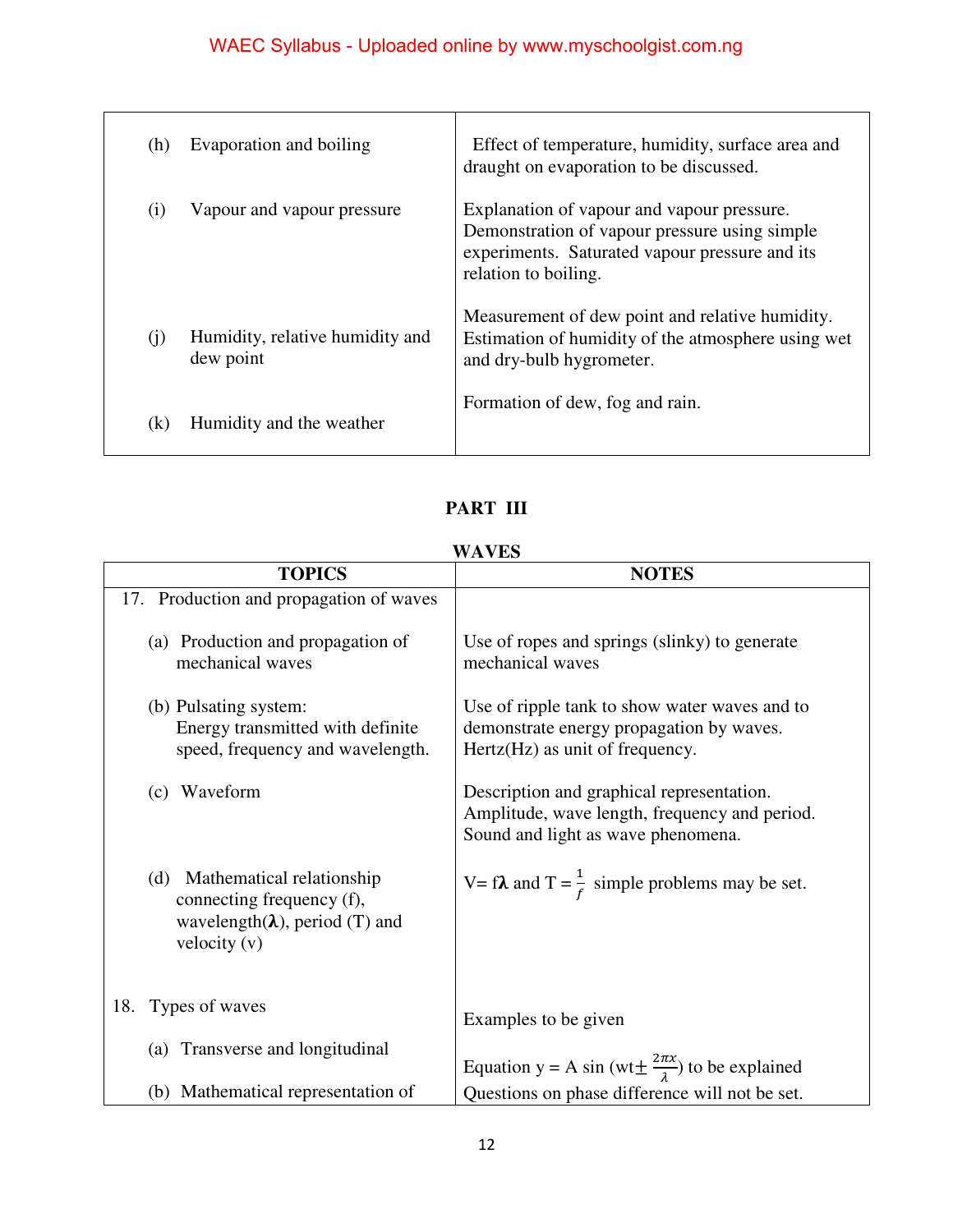| wave motion.                                                                                                                                                      |                                                                                                                                            |
|-------------------------------------------------------------------------------------------------------------------------------------------------------------------|--------------------------------------------------------------------------------------------------------------------------------------------|
| 19.<br>Properties of waves:<br>Reflection, refraction, diffraction,<br>Interference, superposition of<br>progressive waves producing standing<br>stationary waves | Ripple tank should be extensively used to<br>demonstrate these properties with plane and circular<br>waves. Explanation of the properties. |
| 20. Light waves                                                                                                                                                   | Natural and artificial. Luminous and non-luminous                                                                                          |
| Sources of light<br>(a)                                                                                                                                           | bodies.                                                                                                                                    |

| <b>TOPICS</b>                                                                                          | <b>NOTES</b>                                                                                                                                                                                                                                                                                                                                                                                                             |
|--------------------------------------------------------------------------------------------------------|--------------------------------------------------------------------------------------------------------------------------------------------------------------------------------------------------------------------------------------------------------------------------------------------------------------------------------------------------------------------------------------------------------------------------|
| (b) Rectilinear propagation of light                                                                   | Formation of shadows and eclipse. Pinhole camera.<br>Simple numerical problems may be set.                                                                                                                                                                                                                                                                                                                               |
| (c) Reflection of light at plane surface:<br>plane mirror                                              | Regular and irregular reflections. Verification of<br>laws of reflection. Formation of images.<br>Inclined plane mirrors. Rotation of mirrors.<br>Applications in periscope, sextant and kaleidoscope.                                                                                                                                                                                                                   |
| (d) Reflection of light at curved<br>surfaces: concave and convex<br>mirrors                           | Laws of reflection. Formation of images.<br>Characteristics of images. Use of mirror formulae:<br>$\frac{1}{u} + \frac{1}{v} = \frac{1}{f}$ and magnification m = $\frac{v}{v}$ to solve<br>numerical problems.<br>(Derivation of formulae is not required)<br>Experimental determination of the focal length of<br>concave mirror.<br>Applications in searchlight, parabolic and driving<br>mirrors, car headlamps etc. |
| (e) Refraction of light at plane surfaces:<br>rectangular glass prism (block) and<br>triangular prism. | Laws of refraction. Formation of images, real and<br>Apparent depths. Critical angle and total internal<br>reflection. Lateral displacement and angle of<br>deviation. Use of minimum deviation equation:                                                                                                                                                                                                                |
| (f) Refraction of light at curved                                                                      | $\sin(A + D_m)$<br>$\mu =$                                                                                                                                                                                                                                                                                                                                                                                               |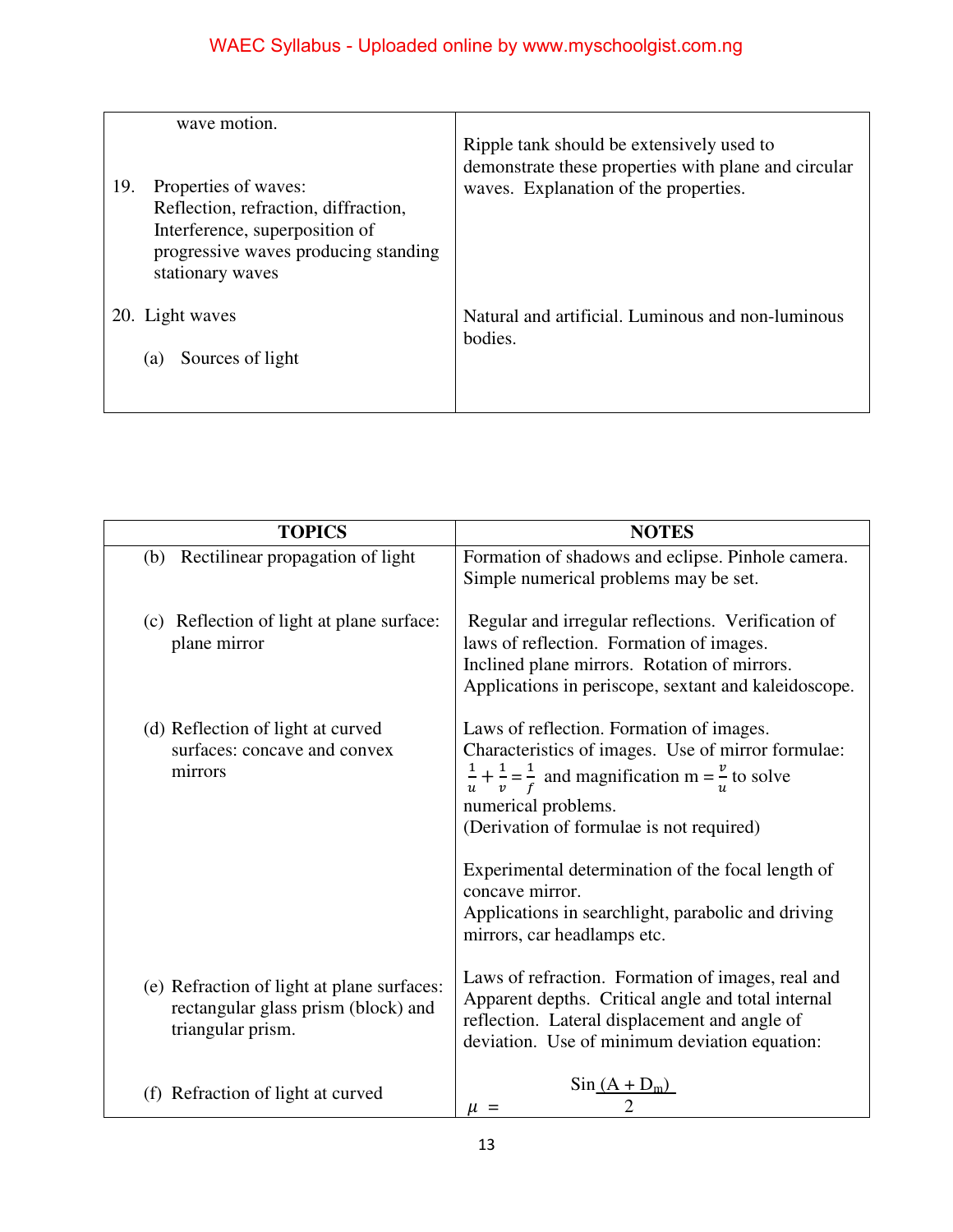| surfaces:                       |                                                                                                                                                                                                                                                                                    |
|---------------------------------|------------------------------------------------------------------------------------------------------------------------------------------------------------------------------------------------------------------------------------------------------------------------------------|
|                                 | $\sin$ A/2                                                                                                                                                                                                                                                                         |
| Converging and diverging lenses | (Derivation of the formula is not required)<br>Applications: periscope, prism binoculars, optical<br>fibres. The mirage.<br>Formation of images. Use of lens formulae<br>$\frac{1}{u} + \frac{1}{v} = \frac{1}{f}$ and magnification $\frac{v}{v}$ tp solve numerical<br>problems. |

|     | <b>TOPICS</b>                                                               | <b>NOTES</b>                                                                                                                                                                                                                                                                                                                                                                                                     |
|-----|-----------------------------------------------------------------------------|------------------------------------------------------------------------------------------------------------------------------------------------------------------------------------------------------------------------------------------------------------------------------------------------------------------------------------------------------------------------------------------------------------------|
|     | (g) Application of lenses in optical<br>instruments.                        | (derivation of the formulae not required).<br>Experimental determination of the focal length of<br>converging lens. Power of lens in dioptres (D)<br>Simple camera, the human eye, film projector,<br>simple and compound microscopes, terrestrial and<br>astronomical telescopes. Angular magnification.<br>Prism binoculars. The structure and function of the<br>camera and the human eye should be compared. |
|     | (h) Dispersion of white light by a<br>triangular glass prism.               | Defects of the human eye and their corrections.<br>Production of pure spectrum of a white light.<br>Recombination of the components of the spectrum.<br>Colours of objects. Mixing coloured lights.                                                                                                                                                                                                              |
| 21. | Electromagnetic waves:<br>Types of radiation in electromagnetic<br>Spectrum | Elementary description and uses of various types of<br>radiation: Radio, infrared, visible light, ultra-violet,<br>X-rays, gamma rays.                                                                                                                                                                                                                                                                           |
| 22. | <b>Sound Waves</b>                                                          |                                                                                                                                                                                                                                                                                                                                                                                                                  |
|     | Sources of sound<br>(a)<br>(b) Transmission of sound waves                  | Experiment to show that a material medium is<br>required.                                                                                                                                                                                                                                                                                                                                                        |
|     | (c) Speed of sound in solid, liquid and                                     | To be compared. Dependence of velocity of sound                                                                                                                                                                                                                                                                                                                                                                  |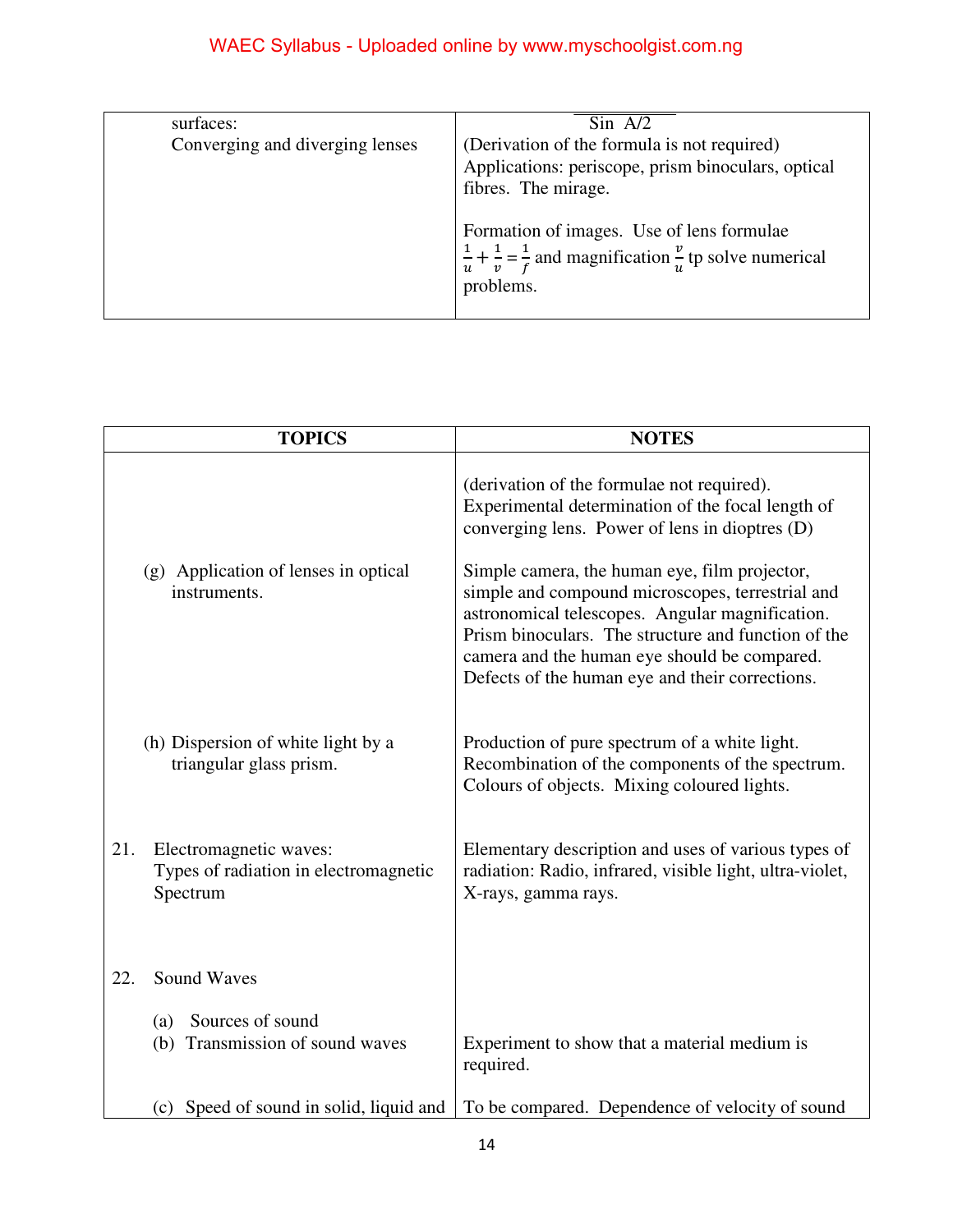| $\bullet$<br>air                                   | on temperature and pressure to be considered.                                                                                                                   |
|----------------------------------------------------|-----------------------------------------------------------------------------------------------------------------------------------------------------------------|
| (d) Echoes and reverberation                       | Use of echoes in mineral exploration, and<br>determination of ocean depth. Thunder and multiple<br>reflections in a large room as examples of<br>reverberation. |
| Noise and music<br>(e)<br>Characteristics of sound | Pitch, loudness and quality.                                                                                                                                    |

| <b>TOPICS</b>                                                    | <b>NOTES</b>                                                                                                                                                                                                                                                                                                               |
|------------------------------------------------------------------|----------------------------------------------------------------------------------------------------------------------------------------------------------------------------------------------------------------------------------------------------------------------------------------------------------------------------|
| Vibration in strings<br>(g)                                      | The use of sonometer to demonstrate the dependence<br>of frequency $(f)$ on length $(1)$ , tension $(T)$ and mass<br>per unit length (liner density) (m) of string should be<br>treated. Use of the formula:                                                                                                               |
|                                                                  | $f_{o} = \frac{1}{21} \frac{T}{m}$<br>In solving simple numerical problems.<br>Applications in stringed instruments: e.g. guitar,<br>piano, harp and violin.                                                                                                                                                               |
| Forced vibration<br>(h)                                          | Use of resonance boxes and sonometer to illustrate<br>forced vibration.                                                                                                                                                                                                                                                    |
| Resonance<br>(i)<br>Harmonies and overtones<br>(ii)              | Use of overtones to explain the quality of a musical<br>note. Applications in percussion instruments: e.g.<br>drum, bell, cymbals, xylophone.                                                                                                                                                                              |
| Vibration of air in pipe $-\rho$ open<br>(i)<br>and closed pipes | Measurement of velocity of sound in air or<br>frequency of tuning fork using the resonance tube.<br>Use of the relationship $v = f \lambda$ in solving numerical<br>problems. End correction is expected to be<br>mentioned. Applications in wind instruments e.g.<br>organ, flute, trumpet, horn, clarinet and saxophone. |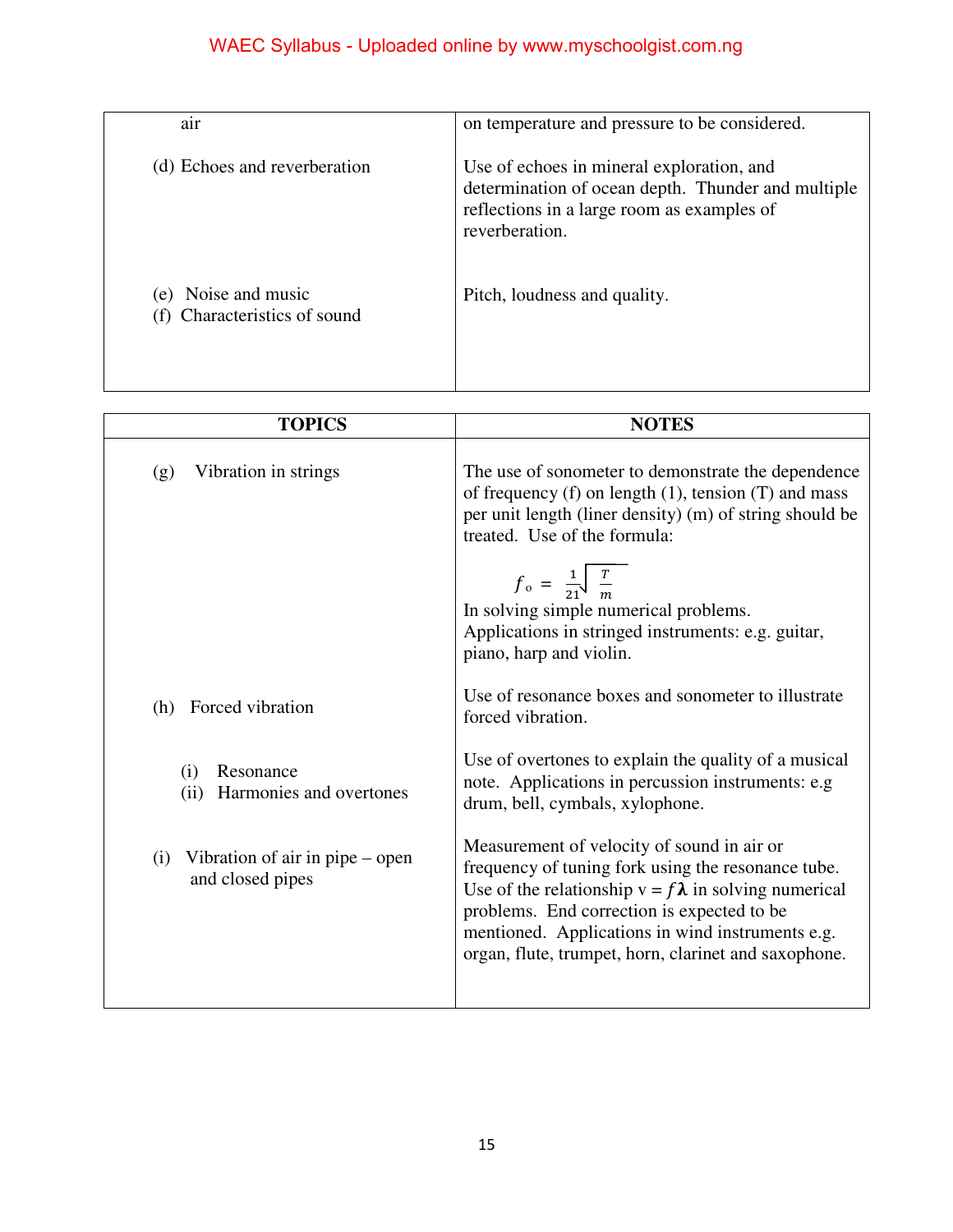#### **PART IV FIELDS**

|     | <b>TOPICS</b>                                                        | <b>NOTES</b>                                                                                        |
|-----|----------------------------------------------------------------------|-----------------------------------------------------------------------------------------------------|
|     | 23. Description property of fields.                                  |                                                                                                     |
|     | Concept of fields:<br>(a)<br>Gravitational, electric and<br>Magnetic |                                                                                                     |
|     | (b)<br>Properties of a force field                                   | Use of compass needle and iron filings to show<br>magnetic field lines.                             |
| 24. | Gravitational field                                                  |                                                                                                     |
|     | Acceleration due to gravity, (g)<br>(a)                              | G as gravitational field intensity should be<br>mentioned, $g = F/m$ .                              |
|     | (b) Gravitational force between two<br>masses:                       | Masses include protons, electrons and planets                                                       |
|     | Newton's law of gravitation                                          | Universal gravitational constant (G)<br>Relationship between 'G' and 'g'                            |
|     | (c) Gravitational potential and escape<br>velocity.                  | Calculation of the escape velocity of a rocket from<br>the earth's gravitational field.             |
| 25. | <b>Electric Field</b>                                                |                                                                                                     |
|     | (1) Electrostatics<br>(a) Production of electric charges             | Production by friction, induction and contact.                                                      |
|     | (b) Types of distribution of<br>charges                              | A simple electroscope should be used to detect and<br>compare charges on differently-shaped bodies. |
|     | (c) Storage of charges                                               | Application in light conductors.                                                                    |
|     | (d) Electric lines of force                                          | Determination, properties and field patterns of<br>charges.                                         |
|     |                                                                      |                                                                                                     |

| ---- |
|------|
|      |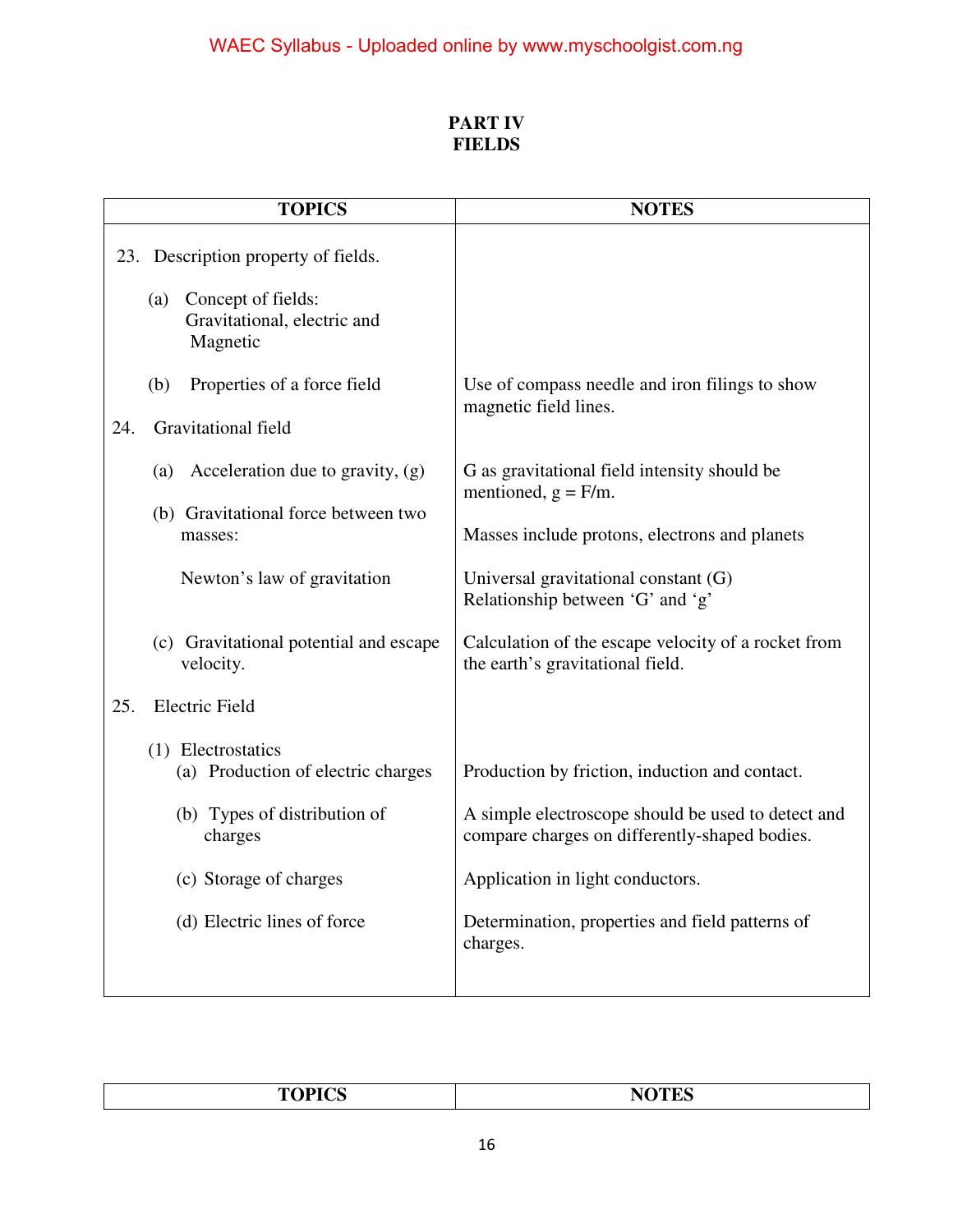| (e) Electric force between point<br>charges: Coulomb's law                                                  | Permittivity of a medium.                                                                                                                                                                                                                                                                                         |
|-------------------------------------------------------------------------------------------------------------|-------------------------------------------------------------------------------------------------------------------------------------------------------------------------------------------------------------------------------------------------------------------------------------------------------------------|
| (f) Concepts of electric field,<br>electric field intensity (potential<br>gradient) and electric potential. | Calculation of electric field intensity and electric<br>potential of simple systems.                                                                                                                                                                                                                              |
| (g) Capacitance-<br>Definition, arrangement and<br>application                                              | Factors affecting the capacitance of a parallel-plate<br>capacitor. The farad $(F)$ as unit of capacitance.<br>Capacitors in series and in parallel.<br>Energy stored in a charged capacitor. Uses of<br>capacitors: e.g. in radio and Television.<br>(Derivation of formulae for capacitance is not<br>required) |
| (2) Current electricity                                                                                     |                                                                                                                                                                                                                                                                                                                   |
| (a) Production of electric current                                                                          | Simple cell and its defects. Daniel cell, Lechanché                                                                                                                                                                                                                                                               |
| from primary and secondary<br>cells                                                                         | cell (wet and dry).<br>Lead-acid accumulator. Alkalne-cadium cell.                                                                                                                                                                                                                                                |
|                                                                                                             | E.m.f. of a cell, the volt $(V)$ as unit of e.m.f.                                                                                                                                                                                                                                                                |
| (b) Potential difference and electric<br>current                                                            | Ohm's law and resistance. Verification of Ohm's<br>law. The volt (V), ampere (A) and ohm $(\Omega)$ as units<br>of p.d., current and reisistance respectively.                                                                                                                                                    |
| (c) Electric circuit                                                                                        | Series and parallel arrangement of cells and<br>resistors. Lost volt and internal resistance of<br>batteries.                                                                                                                                                                                                     |
| (d) Electric conduction through<br>materials                                                                | Ohmic and non ohmic conductors. Examples of<br>ohmic conductors are metals, non-ohmic conductors<br>are semiconductors.                                                                                                                                                                                           |
| (e) Electric energy and power                                                                               | Quantitative definition of electrical energy and<br>power. Heating effect of an electric current and its<br>application. Conversion of electrical energy to<br>mechanical energy e.g. electric motors.<br>Conversion of solar energy to electrical and heat<br>energies: e.g. solar cells, solar heaters.         |
|                                                                                                             |                                                                                                                                                                                                                                                                                                                   |

|--|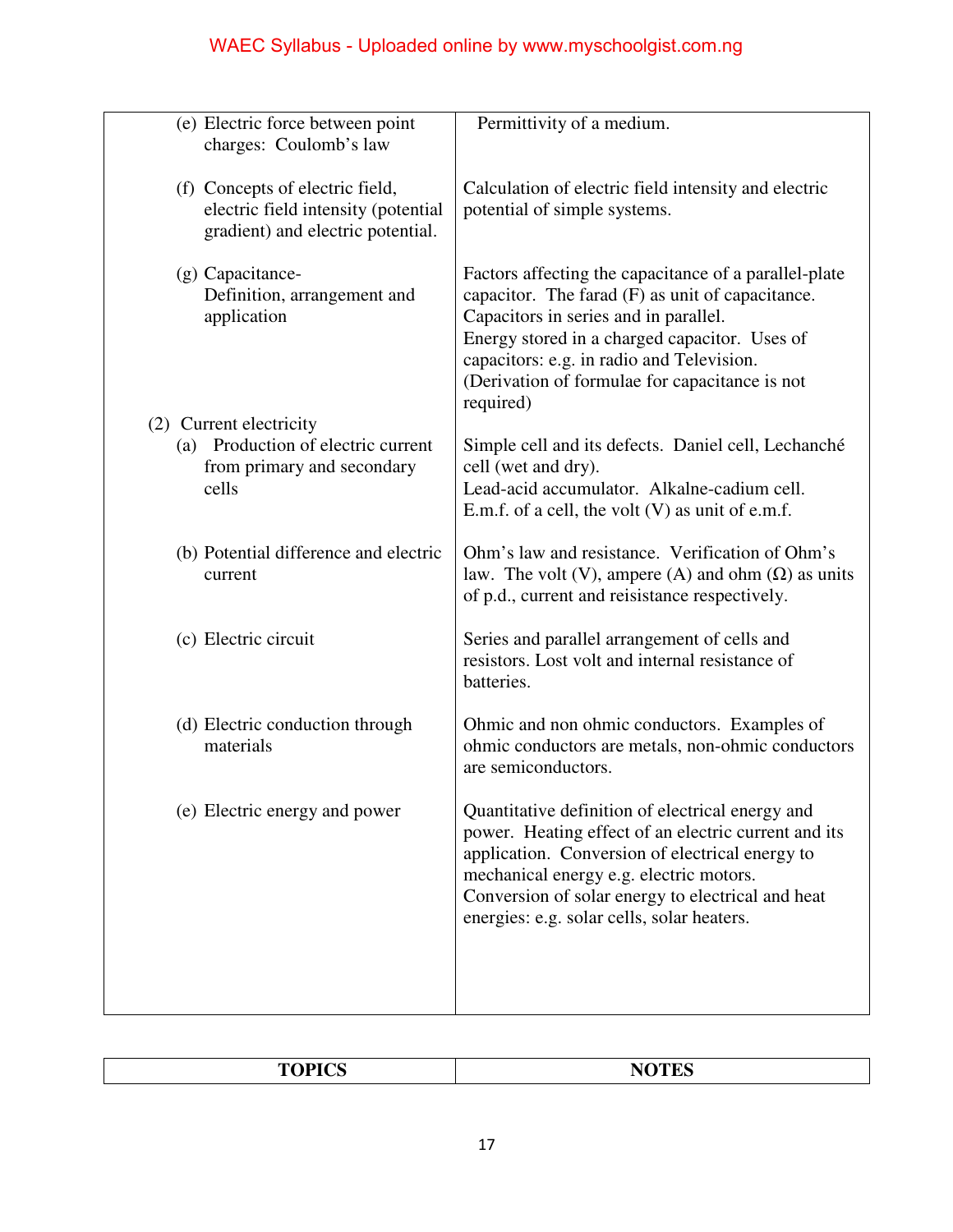| <b>TOPICS</b>                                                                                                             | <b>NOTES</b>                                                                                                                                                                                                                                                                                 |
|---------------------------------------------------------------------------------------------------------------------------|----------------------------------------------------------------------------------------------------------------------------------------------------------------------------------------------------------------------------------------------------------------------------------------------|
| (a) Concept of electromagnetic field                                                                                      | Identifying the directions of current, magnetic field<br>and force in an electromagnetic field (Fleming's left-<br>hand rule).                                                                                                                                                               |
| Electromagnetic field<br>27.                                                                                              |                                                                                                                                                                                                                                                                                              |
| (g) Magnetic force on a moving<br>charged particle                                                                        | Solving simple problems involving the motion of a<br>charged particle in a magnetic field, using<br>F=qvB sin $\theta$                                                                                                                                                                       |
| (f) The earth's magnetic field                                                                                            | Mariner's compass. Angles of dip and declination.                                                                                                                                                                                                                                            |
| (ii) between two parallel<br>current-carrying conductors<br>(e) Use of electromagnets                                     | Examples in electric bell, telephone earpiece etc.                                                                                                                                                                                                                                           |
| (d) Magnetic force on:<br>(i) a current-carrying conductor<br>placed in a magnetic field;                                 | Qualitative treatment only. Applications: electric<br>motor and moving-coil galvanometer.                                                                                                                                                                                                    |
| (c) Concept of magnetic field                                                                                             | Magnetic flux and magnetic flux density.<br>Magnetic field around a permanent magnet, a<br>current-carrying conductor and a solenoid.<br>Plotting of line of force to locate neutral points<br>Units of magnetic flux and magnetic flux density as<br>weber (Wb) and tesla (T) respectively. |
| (b) Magnetization and<br>demagnetization.                                                                                 | Temporary and permanent magnets. Comparison of<br>iron and steel as magnetic materials.                                                                                                                                                                                                      |
| (a) Properties of magnets and<br>magnetic materials.                                                                      | Practical examples such as soft iron, steel and alloys.                                                                                                                                                                                                                                      |
| 26.<br>Magnetic field                                                                                                     |                                                                                                                                                                                                                                                                                              |
| (h) Measurement of electric<br>current, potential difference,<br>resistance, e.m.f. and internal<br>resistance of a cell. | Principle of operation and use of ammeter,<br>voltmeter, potentiometer. The wheatstone bridge<br>and metre bridge.                                                                                                                                                                           |
| (g) Resistivity and Conductivity                                                                                          | Factors affecting the electrical resistance of a<br>material should be treated. Simple problems may be<br>set.                                                                                                                                                                               |
| Shunt and multiplier<br>(f)                                                                                               | Use in conversion of a galvanometer into an<br>ammeter and a voltmeter.                                                                                                                                                                                                                      |
|                                                                                                                           |                                                                                                                                                                                                                                                                                              |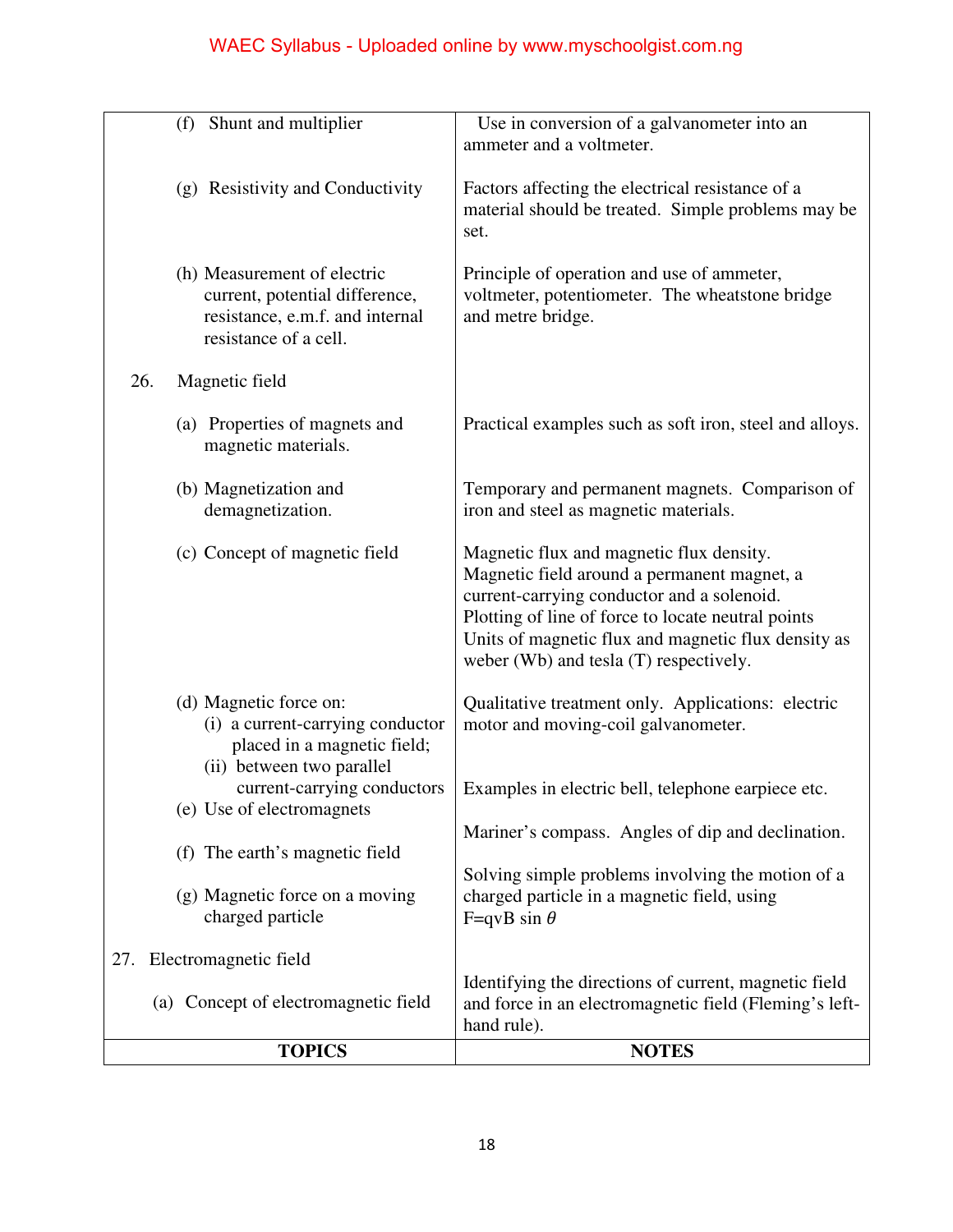| Shunt and multiplier<br>(i)                                                                                               | Use in conversion of a galvanometer into an<br>ammeter and a voltmeter.                                                                                                                                                                                                                      |
|---------------------------------------------------------------------------------------------------------------------------|----------------------------------------------------------------------------------------------------------------------------------------------------------------------------------------------------------------------------------------------------------------------------------------------|
| <b>Resistivity and Conductivity</b><br>(i)                                                                                | Factors affecting the electrical resistance of a<br>material should be treated. Simple problems may be<br>set.                                                                                                                                                                               |
| (k) Measurement of electric<br>current, potential difference,<br>resistance, e.m.f. and internal<br>resistance of a cell. | Principle of operation and use of ammeter,<br>voltmeter, potentiometer. The wheatstone bridge<br>and metre bridge.                                                                                                                                                                           |
| 26.<br>Magnetic field                                                                                                     |                                                                                                                                                                                                                                                                                              |
| (h) Properties of magnets and<br>magnetic materials.                                                                      | Practical examples such as soft iron, steel and alloys.                                                                                                                                                                                                                                      |
| (i) Magnetization and<br>demagnetization.                                                                                 | Temporary and permanent magnets. Comparison of<br>iron and steel as magnetic materials.                                                                                                                                                                                                      |
| (j) Concept of magnetic field                                                                                             | Magnetic flux and magnetic flux density.<br>Magnetic field around a permanent magnet, a<br>current-carrying conductor and a solenoid.<br>Plotting of line of force to locate neutral points<br>Units of magnetic flux and magnetic flux density as<br>weber (Wb) and tesla (T) respectively. |
| (k) Magnetic force on:<br>(i) a current-carrying conductor<br>placed in a magnetic field;<br>(ii) between two parallel    | Qualitative treatment only. Applications: electric<br>motor and moving-coil galvanometer.                                                                                                                                                                                                    |
| current-carrying conductors<br>(1) Use of electromagnets                                                                  | Examples in electric bell, telephone earpiece etc.                                                                                                                                                                                                                                           |
| (m) The earth's magnetic field                                                                                            | Mariner's compass. Angles of dip and declination.                                                                                                                                                                                                                                            |
| (n) Magnetic force on a moving<br>charged particle                                                                        | Solving simple problems involving the motion of a<br>charged particle in a magnetic field, using F=qvB<br>$\sin \theta$                                                                                                                                                                      |
| Electromagnetic field<br>27.                                                                                              |                                                                                                                                                                                                                                                                                              |
| (a) Concept of electromagnetic field                                                                                      | Identifying the directions of current, magnetic field<br>and force in an electromagnetic field (Fleming's left-<br>hand rule).                                                                                                                                                               |
| <b>TOPIC</b>                                                                                                              | <b>NOTES</b>                                                                                                                                                                                                                                                                                 |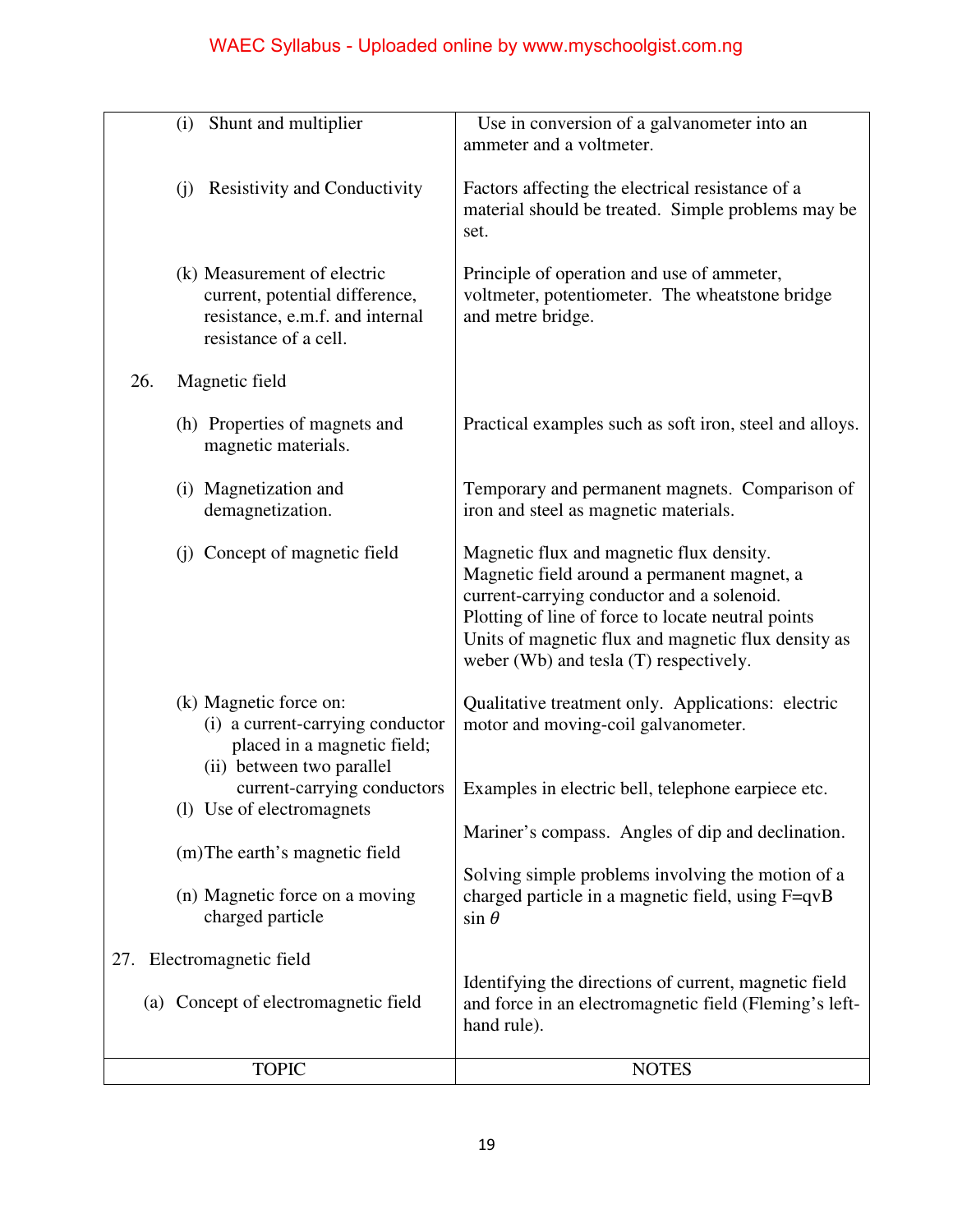|                                                          | <b>NOTES</b>                                                                                                           |
|----------------------------------------------------------|------------------------------------------------------------------------------------------------------------------------|
| <b>TOPIC</b>                                             |                                                                                                                        |
|                                                          |                                                                                                                        |
|                                                          |                                                                                                                        |
|                                                          |                                                                                                                        |
|                                                          |                                                                                                                        |
| Peak and r.m.s. values<br>(b)                            | Phase relationship between voltage and current in<br>the circuit elements; resistor, inductor and capacitor.           |
| and current in an a.c. circult.                          | should be treated.                                                                                                     |
| Graphical representation of e.m.f<br>(a)                 | Graphs of equation I – Io sin wt and $E = E_0$ sinwt                                                                   |
| 28. Simple a.c. circuits                                 |                                                                                                                        |
| (e) Power transmission and<br>distribution               | Reduction of power losses in high-tension<br>transmission lines. Household wiring system should<br>be discussed.       |
| (d) Eddy currents                                        | A method of reducing eddy current losses should be<br>treated. Applications in induction furnace,<br>speedometer, etc. |
|                                                          | Application in radio, T.V., transformer.<br>(Derivation of formula is not required).                                   |
|                                                          | $(E = \frac{1}{2}LI^2)$                                                                                                |
| (c) Inductance                                           | Qualitative explanation of self and mutual<br>inductance. The unit of inductance is henry (H).                         |
|                                                          | production of direct and alternating currents should<br>be treated. Equation $E = E_0$ sinwt should be<br>explained.   |
| Faraday's law , Lenz's law and<br>motor-generator effect | Applications: Generator (d.c.and a.c.) induction coil<br>and transformer. The principles underlying the                |
| Electromagnetic induction<br>(b)                         |                                                                                                                        |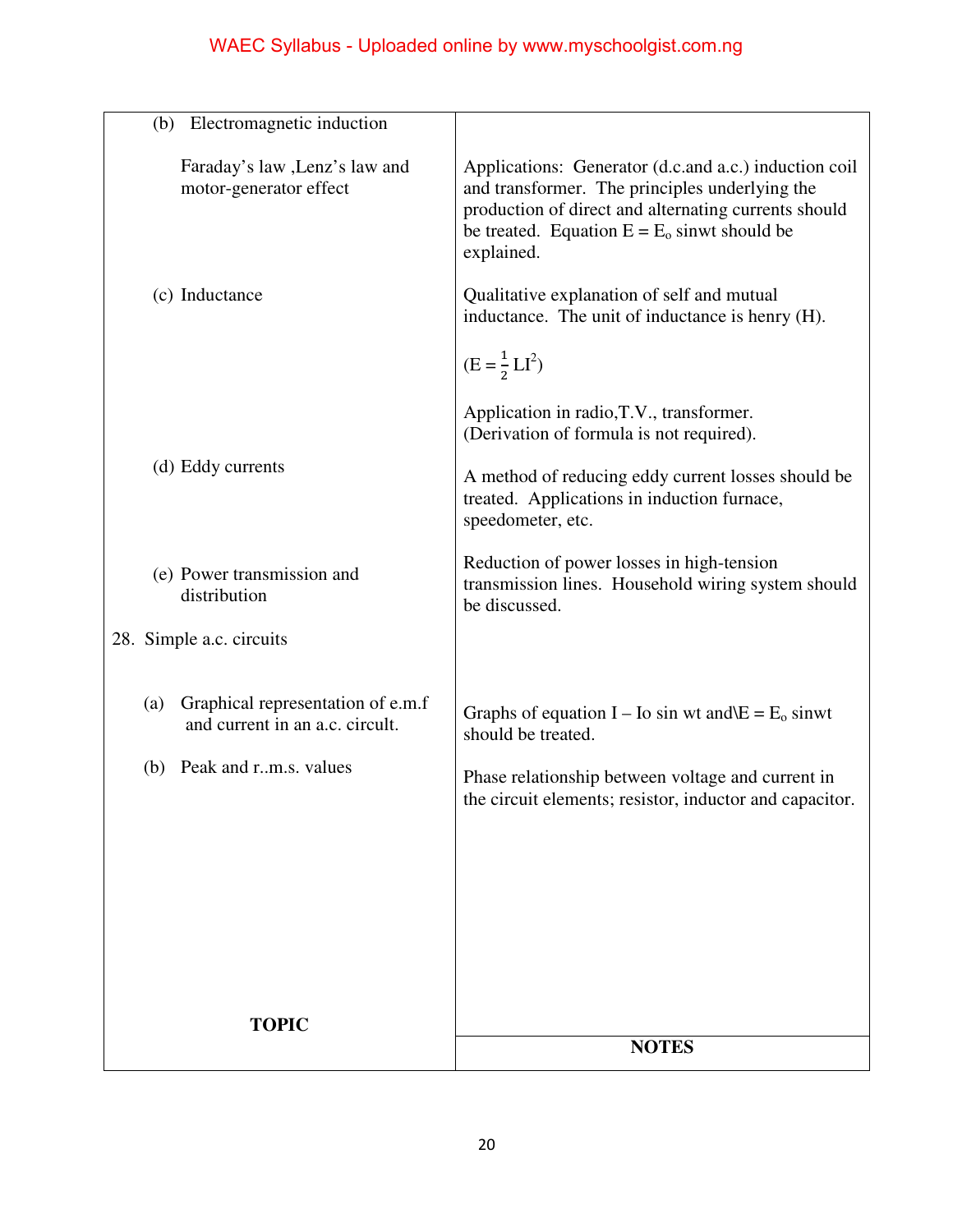| Series circuit containing<br>(c)<br>resistor, inductor and capacitor | Simple calculations involving a.c. circuit.<br>(Derivation of formulae is not required.) |
|----------------------------------------------------------------------|------------------------------------------------------------------------------------------|
| (d) Reactance and impedance                                          | $X_L$ and $X_c$ should be treated. Simple numerical<br>problems may be set.              |
| Vector diagrams<br>(e)                                               |                                                                                          |
| Resonance in an a.c. circuit<br>(f)                                  | Applications in tuning of radio and T.V. should be<br>discussed.                         |
| Power in an a.c. circuit.<br>(g)                                     |                                                                                          |
|                                                                      |                                                                                          |
|                                                                      |                                                                                          |
|                                                                      |                                                                                          |
|                                                                      |                                                                                          |

 **PART V ATOMIC AND NUCELAR PHYSICS** 

| <b>TOPICS</b>                                          | <b>NOTES</b>                                                                                                                                                                                                                          |
|--------------------------------------------------------|---------------------------------------------------------------------------------------------------------------------------------------------------------------------------------------------------------------------------------------|
| Structure of the atom<br>29.<br>(a) Models of the atom | Thomson, Rutherford, Bohr and electron-<br>cloud (wave-mechanical) models should be<br>discussed qualitatively. Limitations of each<br>model. Quantization of angular momentum<br>(Bohr)                                              |
| (b) Energy quantization                                | Energy levels in the atom. Colour and light<br>frequency. Treatment should include the<br>following: Frank-Hertz experiment, Line<br>spectra from hot bodies, absorption spectra<br>and spectra of discharge lamps.                   |
| (c) Photoelectric effect                               | Explanation of photoelectric effect. Dual<br>nature of light. Work function and threshold<br>frequency. Einstein's photoelectric equation<br>and its explanation. Application in T.V.,<br>camera, etc.<br>Simple problems may be set. |
| (d) Thermionic emission                                | Explanation and applications.                                                                                                                                                                                                         |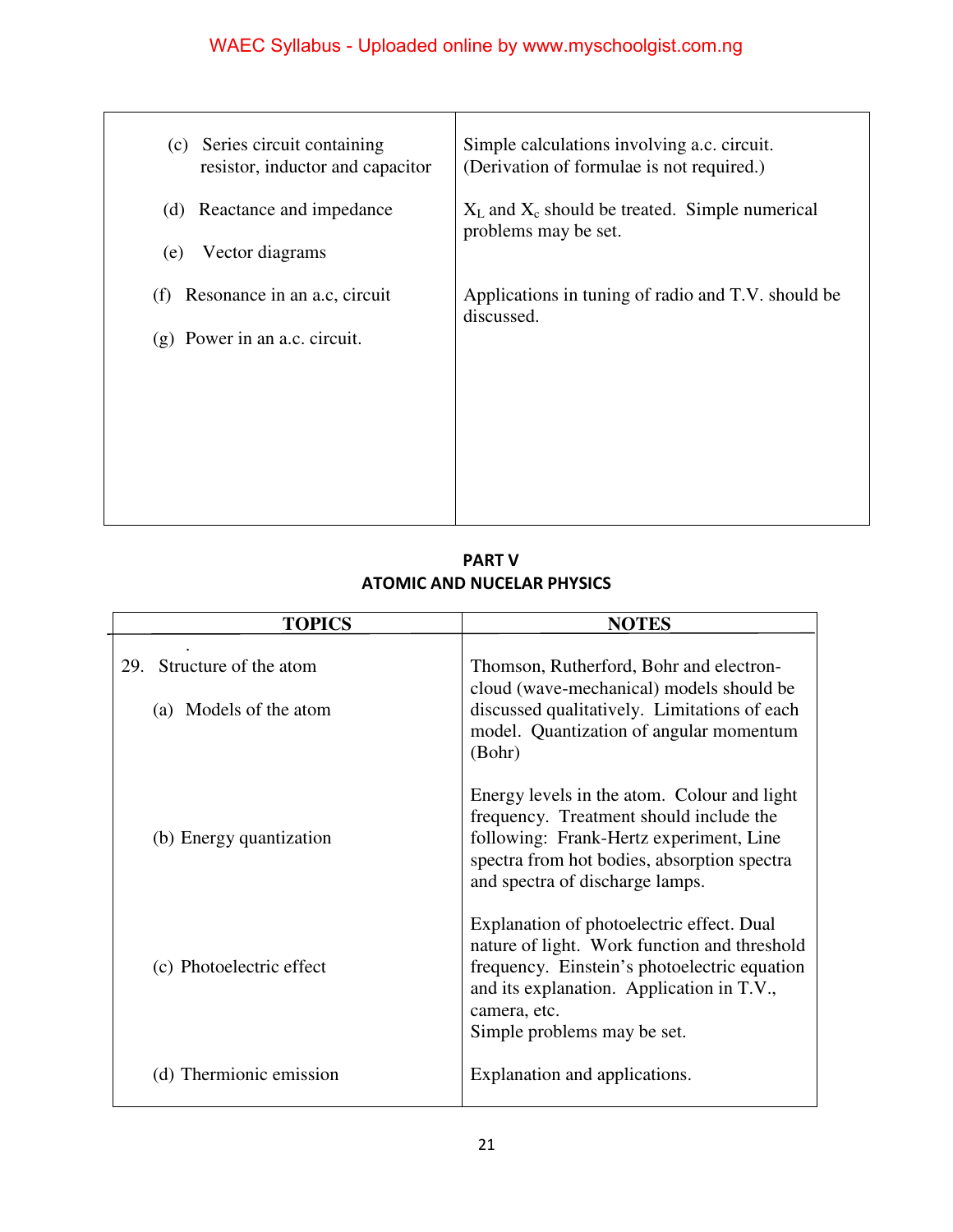| $(e)$ X-rays                                                                            | Production of X-rays and structure of X-ray<br>tube.                                                                                                                                                                                                                                                                                                                                     |
|-----------------------------------------------------------------------------------------|------------------------------------------------------------------------------------------------------------------------------------------------------------------------------------------------------------------------------------------------------------------------------------------------------------------------------------------------------------------------------------------|
| Structure of the nucleus<br>30.                                                         | Types, characteristics, properties, uses and<br>hazards of X-rays. Safety precautions                                                                                                                                                                                                                                                                                                    |
| (a) Composition of the nucleus                                                          | Protons and neutrons. Nucleon number (A),<br>proton number $(Z)$ , neutron number $(N)$ and<br>the equation: $A-Z + N$ to be treated.<br>Nuclides and their notation. Isotopes.                                                                                                                                                                                                          |
| <b>TOPICS</b>                                                                           | <b>NOTES</b>                                                                                                                                                                                                                                                                                                                                                                             |
| (a) Radioactivity $-$<br>Natural and artificial                                         | Radioactive elements, radioactive emissions<br>$(\alpha, \beta, \gamma)$ and their properties and uses.<br>Detection of radiations by $G - M$ counter,<br>photographic plates, etc. should be<br>mentioned. Radioactive decay, half-life and<br>decay constant.<br>Transformation of elements. Applications of<br>radioactivity in agriculture, medicine,<br>industry, archaeology, etc. |
| (b) Nuclear reactions ---<br><b>Fusion and Fission</b>                                  | Distinction between fusion and fission.<br>Binding energy, mass defect and energy<br>equation:<br>$E = \Delta mc^2$<br>Nuclear reactors. Atomic bomb. Radiation<br>hazards and safety precautions. Peaceful<br>uses of nuclear reactions.                                                                                                                                                |
| Wave-particle paradox<br>31.<br>Electron diffraction<br>(a)<br>Duality of matter<br>(b) | Simple illustration of the dual nature of<br>light.                                                                                                                                                                                                                                                                                                                                      |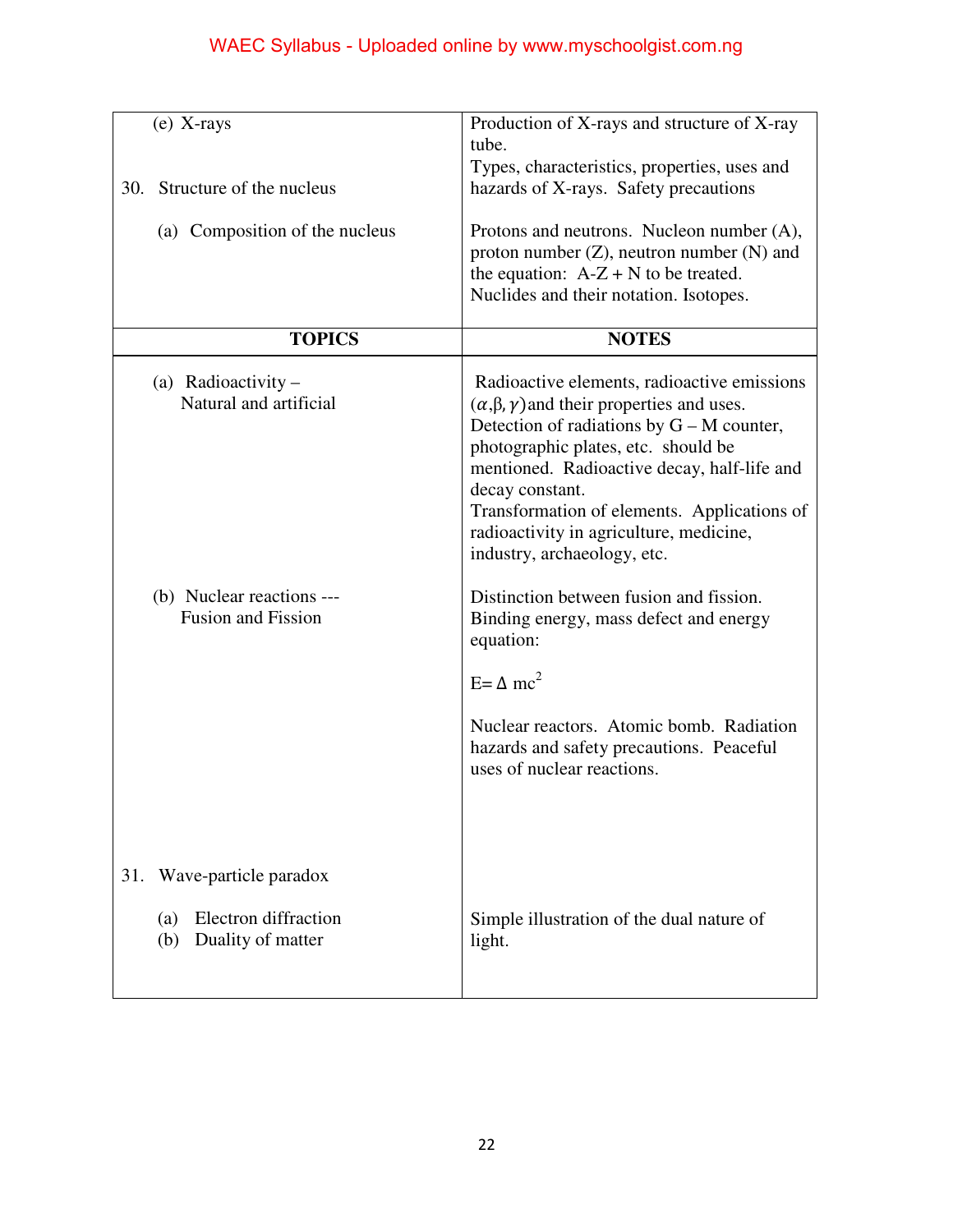### **HARMONISED TOPICS FOR SHORT STRUCTURED QUESTIONS FOR ALL MEMBER COUNTRIES**

|    | <b>TOPICS</b>                                                                                       | <b>NOTES</b>                                                                                                                                                                                                                                                                                                                                                                                                                                                                                                                                                                          |
|----|-----------------------------------------------------------------------------------------------------|---------------------------------------------------------------------------------------------------------------------------------------------------------------------------------------------------------------------------------------------------------------------------------------------------------------------------------------------------------------------------------------------------------------------------------------------------------------------------------------------------------------------------------------------------------------------------------------|
|    | 1. Derived quantities and dimensional<br>Analysis                                                   | Fundamental quantities and units e.g. Length, mass,<br>time, electric current, luminous intensity e.t.c., m,<br>kg, s, A, cd, e.t.c. as their respective units<br>Derived quantities and units. e.g. volume, density,<br>speed e.t.c. $m^3$ , kgm <sup>-3</sup> , ms <sup>-1</sup> e.t.c. as their respective<br>unit<br>Explanation of dimensions in terms of fundamental<br>and derived quantities. Uses of dimensions<br>- to verity dimensional correctness of a given<br>equation<br>to derive the relationship between quantities<br>to obtain derived units.<br>$\overline{a}$ |
| 2. | Projectile motion concept of<br>projectiles as an object thrown/release<br>into space               | Applications of projectiles in warfare, sports etc.<br>Simple problems involving range, maximum height<br>and time of flight may be set.                                                                                                                                                                                                                                                                                                                                                                                                                                              |
| 3. | Satellites and rockets                                                                              | Meaning of a satellite comparison of natural and<br>artificial satellites parking orbits, Geostationary<br>satellites and period of revolution and speed of a<br>satellite.<br>Uses of satellites and rockets                                                                                                                                                                                                                                                                                                                                                                         |
| 4. | Elastic Properties of solid:<br>Hooke's law, Young's modules and<br>work done in springs and string | Behaviour of elastic materials under stress – features<br>of load – extension graph<br>Simple calculations on Hook's law and Young's<br>modulus.                                                                                                                                                                                                                                                                                                                                                                                                                                      |
|    | Thermal conductivity:<br>Solar energy collector and Black body<br>Radiation.                        | Solar energy; solar panel for heat energy supply.<br>Explanation of a blackbody. Variation of intensity<br>of black body radiation with wavelength at different<br>temperatures.                                                                                                                                                                                                                                                                                                                                                                                                      |
| 5. | <b>Fibre Optics</b>                                                                                 | Explanation of concept of fibre optics.<br>Principle of transmission of light through an optical<br>fibre<br>Applications of fibre optics e.g. local area Networks<br>(LAN) medicine, rensing devices, carrying laser<br>beams e.t.c.                                                                                                                                                                                                                                                                                                                                                 |
|    | <b>TOPICS</b>                                                                                       | <b>NOTES</b>                                                                                                                                                                                                                                                                                                                                                                                                                                                                                                                                                                          |